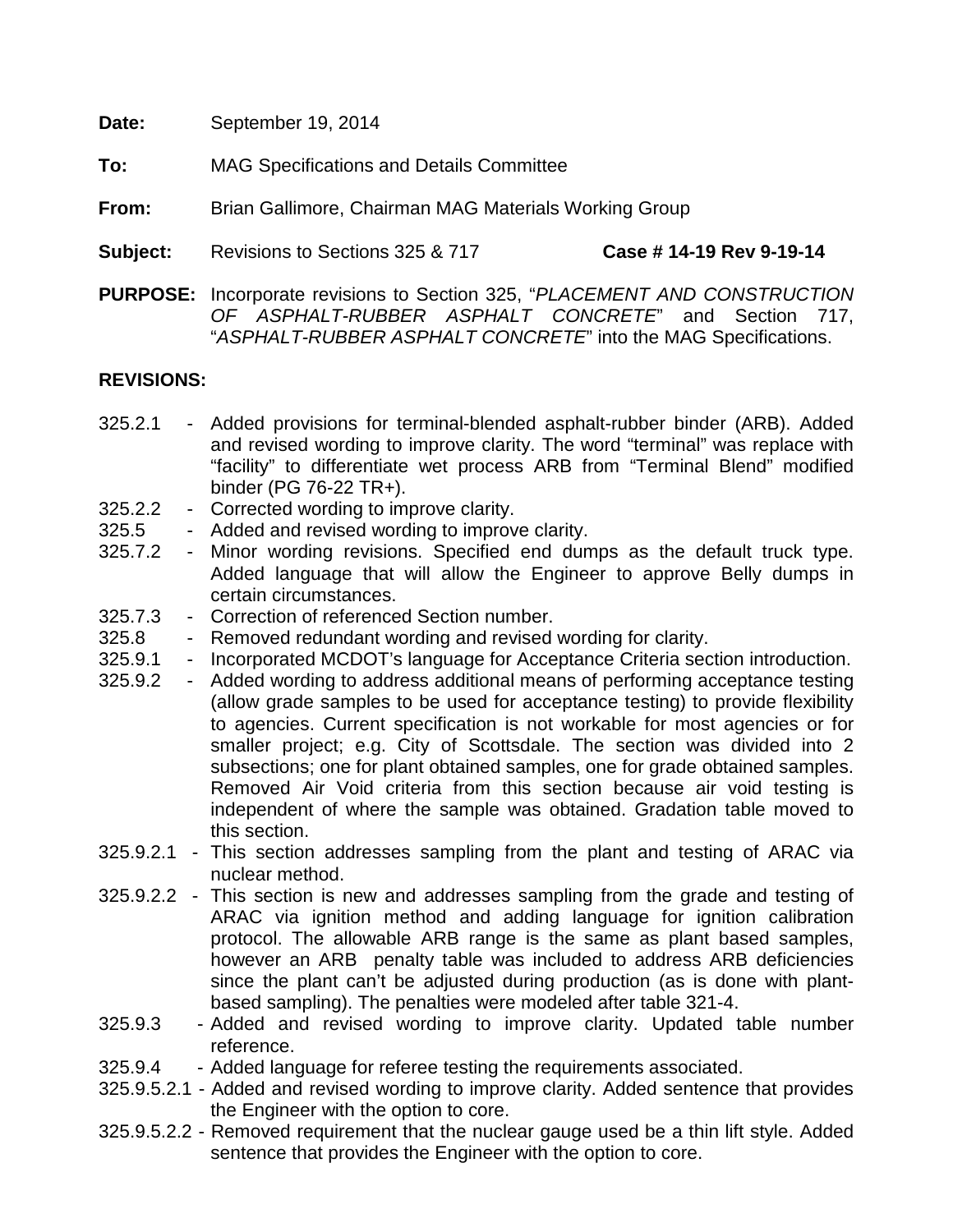- 717.2.1 Added and revised wording to improve clarity. The word "terminal" was replace with "facility" to differentiate wet process ARB from "Terminal Blend" modified binder (PG 76-22 TR+).
- 717.2.1.2 The term "asphalt-rubber binder" was replaced with "ARB". There are several similar occurrences in the document.
- 717.2.1.4 Added and revised wording to improve clarity.
- 717.3.2 Wording revised and/or added to improve clarity.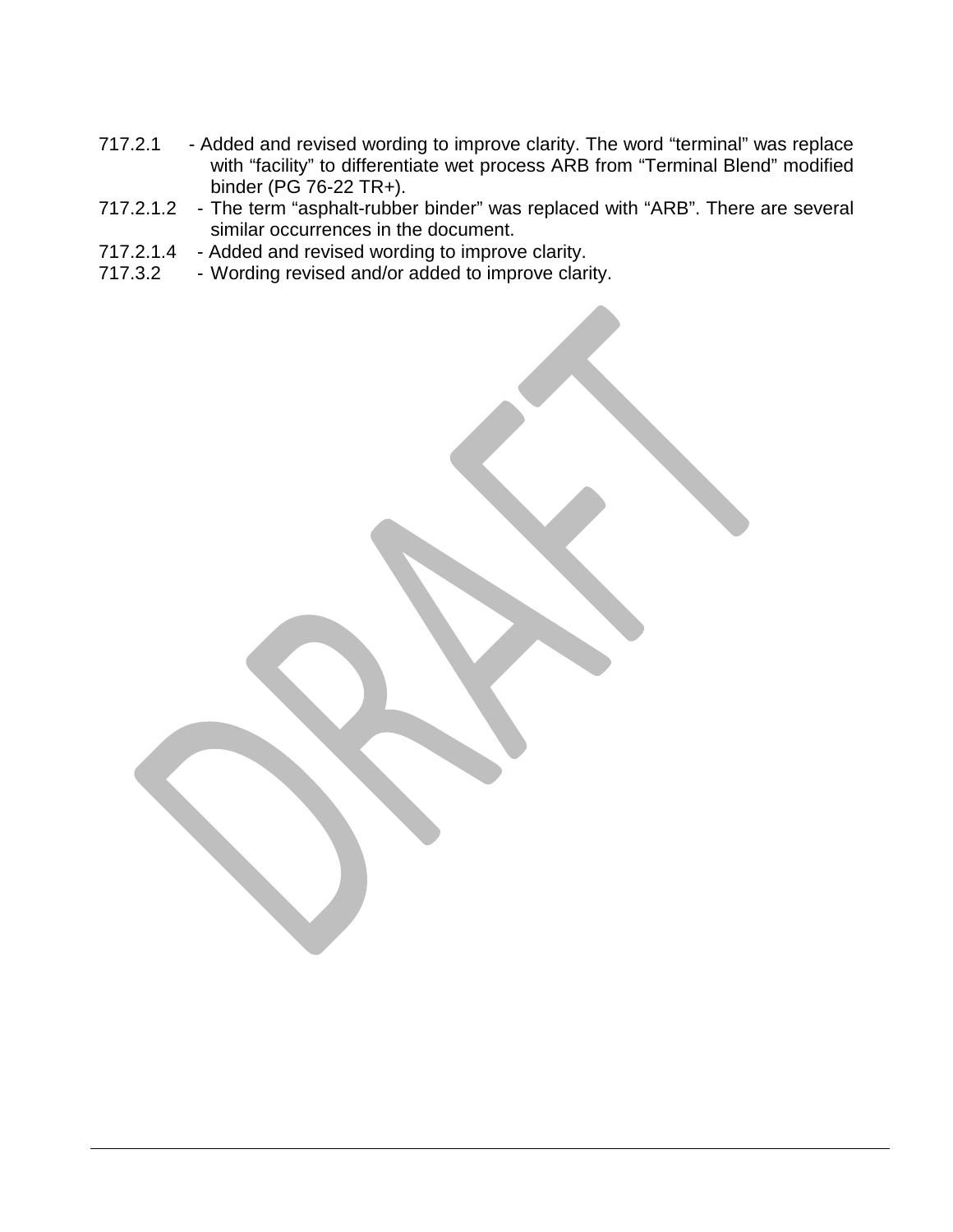#### **PLACEMENT AND CONSTRUCTION OF ASPHALT-RUBBER ASPHALT CONCRETE**

### **325.1 DESCRIPTION:**

Asphalt-rubber asphalt concrete (ARAC) consists of supplying, placing and compaction of plant-mixed, gap-graded ARAC over asphalt surfaces. The thickness of the finished ARAC overlay shall be within the range of one to two inches as shown on the plans or as specified in the special provisions.

### **325.2 MATERIALS:**

ARAC shall consist of a mixture of aggregate, mineral admixture and asphalt-rubber binder (ARB) as specified in Section 717.

**325.2.1 Mixing of Asphalt-Rubber Binder:** Mixing of asphalt-rubber binder (ARB) may take place in a dedicated blending &and storage unit connected to the hot plant or at the asphalt binder supplier's facility terminal. In either case, Tthe temperature of the asphalt cement shall be between 375° F and 425° F prior to the addition of crumb rubber. No agglomerations of crumb rubber particles in excess of 2 inches in the least dimension shall be allowed in the mixing chamber. The crumb rubber and asphalt cement shall be accurately proportioned in accordance with the ARB design, as identified in 717.2.1.4, and thoroughly mixed prior to the beginning of the one hour reaction period. Reaction time may be decreased to 45-minutes if documentation is provided that the physical properties of the mix design requirements are consistently met using a 45-minute reaction period. The Contractor or supplier shall document that the proportions are accurate and that the crumb rubber has been uniformly incorporated into the mixture. Additionally, the Contractor or supplier shall demonstrate that the crumb rubber particles have been thoroughly mixed into the base asphalt cement. The occurrence of crumb rubber floating on the surface or agglomerations of crumb rubber particles shall be evidence of insufficient mixing. The temperature of the ARB immediately after mixing shall be between 350° F and 400° F. Reaction time shall start after all of the material for the batch has been mixed and the minimum reaction temperature of 350° F has been achieved.

Prior to use, the viscosity of the ARB shall be tested by the use of a rotational viscometer, which is to be furnished by the Contractor or supplier. The Contractor or supplier shall provide a qualified person to perform the testing.

**325.2.2 Handling of ARB:** Once the ARB has been mixed, it shall be kept thoroughly agitated during periods of transport and use to prevent settling of the crumb rubber particles. During the production of ARAC the temperature of the ARB shall be maintained between 325° F (163°C) and 400° F (204°C). However, in no case shall the ARB be held for more than 10 hours at these temperatures. It shall may be allowed to cool to a temperature of  $250^{\circ}$  F ( $121^{\circ}$ C) or less-lower and held at that temperature for not more than four days. The process of cooling and reheating shall not be allowed more than one time for a batch of ARB.

For each load or batch of ARB, the Contractor or supplier shall provide the Engineer with the following documentation:

(A) The source, grade, amount and temperature of the asphalt cement prior to the addition of crumb rubber.

(B) The source, type and amount of crumb rubber and the rubber content expressed as percent by the weight of total ARB.

(C) Times and dates of the crumb rubber additions, resultant viscosity test, and the elapsed reaction time at which the viscosity test was taken.

(D) A record of the temperature, with time and date reference for each load or batch. The record shall begin at the time of the addition of crumb rubber and continue until the load or batch is completely used. Readings and recordings shall be made at every temperature change in excess of 20° F, and as needed to document other events which are significant to batch use and quality.

### **325.3 WEATHER AND MOISTURE CONDITIONS:**

ARAC shall be placed only when the surface is dry, and when the atmospheric temperature in the shade is 55° F or higher. No ARAC shall be placed when the weather is foggy or rainy. ARAC shall be placed only when the Engineer determines Revised 2012  $\parallel$  her conditions are suitable.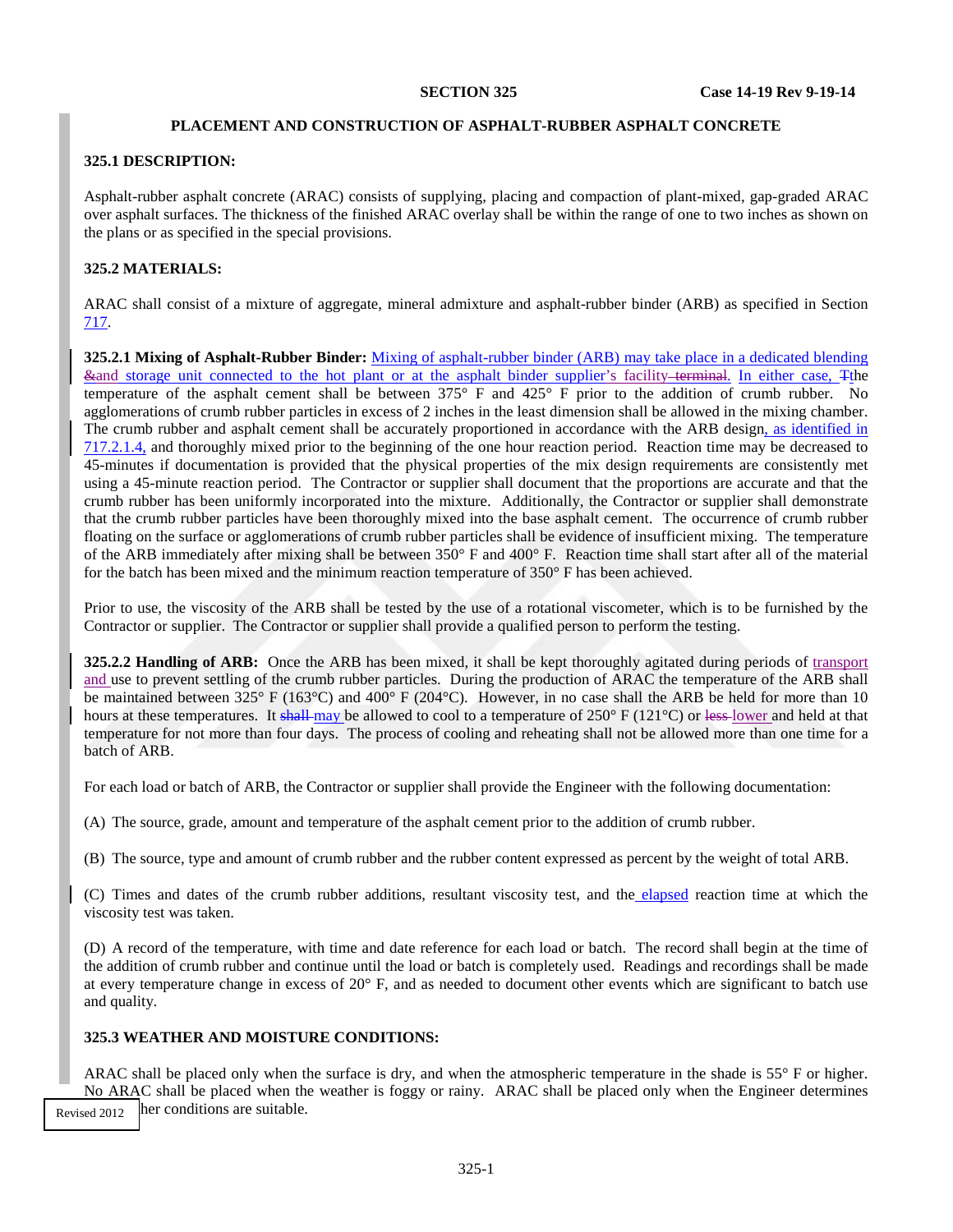### **325.4 APPLICATION OF TACK COAT:**

A tack coat shall be applied to all existing and to each new course of ARAC prior to the placing of a succeeding lift of ARAC. The tack coat may be deleted when a succeeding layer of ARAC is being applied over a freshly laid course that has been subjected to very little traffic when approved by the Engineer.

The application of the tack coat shall comply with Section 329. The grade of emulsified asphalt shall be SS-1h or CSS-1h as specified in Section 713.

The same material that is specified above for the tack coat shall be applied to the vertical surfaces of existing pavements, curbs, and gutters, against which asphalt concrete is to be placed.

The surface to be covered may require repair or patching as directed by the Engineer. This shall be addressed in the project specifications prior to the bidding of the project.

## <span id="page-3-0"></span>**325.5 MIX PRODUCTION:**

All materials shall be proportioned by weight in a hot mix asphalt plant in the proportions required by the mix design to provide a homogeneous and workable mass. Each hot mix asphalt plant shall be inspected in accordance with the provisions contained in the 'Hot Mix Asphalt Production Facilities' by the Arizona Rock Products Association and shall have a current inspection certificate. All measuring devices shall be calibrated at least annually by a technician licensed by the Arizona Bureau of Weights & Measures. Mixing plants shall conform to the requirements of AASHTO M-156, except as modified herein.

In drum mix plants the mineral admixture shall be added and thoroughly mixed with the mineral aggregate by means of a mechanical mixing device prior to the mineral aggregate and mineral admixture entering the dryer. The moisture content of the combined mineral aggregate shall be a minimum of three percent by weight of the aggregate during the mixing process.

For drum-mix plants, the mineral admixture shall be weighed across a weigh belt, or other approved alternative weighing system, with a weight totalizer prior to entry into the mechanical mixing device. The mechanical mixing device shall be a pugmill type mixer that is in good working condition. The rate of the aggregate feed shall not exceed the mixing device's capacity in ton per hour. The mixer shall be constructed to minimize the loss of mineral admixture and shall be located in the aggregate delivery system at a location where the mixed material can be readily inspected. The mixing device shall be capable of effective mixing in the full range of the ARAC production rates.

The hot plant and equipment shall be constructed and operated to prevent loss of mineral admixture through the dust collection system of the plant.

A positive signal system shall be provided and utilized during production whereby the mixing shall automatically be stopped if the mineral admixture is not introduced into the mineral aggregate. The plant will not be permitted to operate unless the signal system is in good working condition.

The introduction of ARB shall be controlled by an automated system fully integrated with the controls or for the mineral aggregate and mineral admixture. The production of the plant shall be controlled by the rate required to obtain a uniform mixture of all components. Drying and heating shall be accomplished in such a manner as to preclude the aggregate or mineral admixture from becoming coated with un-spent fuel. The completed ARAC may be held in storage for up to 12 hours in insulated or heated silos, providing the minimum temperature noted herein for placement and compaction is met behind the placement device. If the Engineer determines that there is an excessive amount of heat, heat loss, drain down, segregation and/or oxidation of the mixture due to temporary storage, use of surge bins or storage bins will be discontinued.

The temperature of the ARAC, with unmodified binders, upon discharge from the mixer shall not exceed 350° F. The discharge temperature may be increased, when approved by the Engineer. If the ARAC is discharged from the mixer into a hopper, the hopper shall be constructed so that segregation of the ARAC will be minimized.

Revised 2012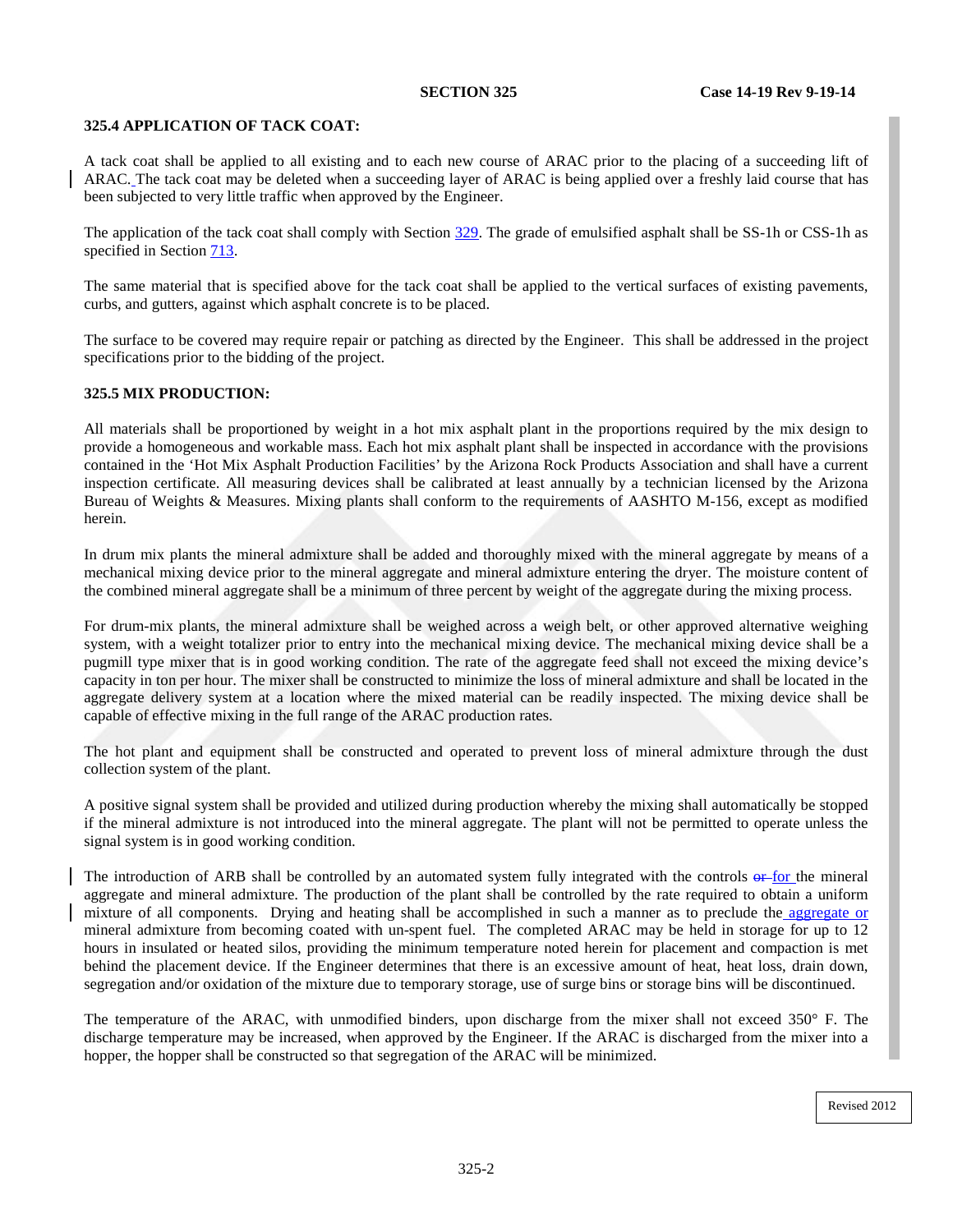#### <span id="page-4-0"></span>**325.6 TRANSPORTATION:**

Petroleum distillates or other substances that will have a detrimental effect on the asphalt concrete shall not be used as a release agent.

The beds of all transportation units shall be clean and smooth to allow the free flow of material into the paving machine's hopper.

Tarpaulins shall be furnished on all trucks and used when weather condition warrant, or if directed by the Engineer.

### **325.7 PLACEMENT:**

#### **325.7.1 Surface Preparation:**

Before placing ARAC on existing pavements, severely raveled areas or cracked areas that are depressed more than 3/4" from the adjoining pavement shall be cut out and patched at least 48 hours prior to the resurfacing operation. Over-asphalted (bleeding or flushing) areas or rough high spots shall be removed by burning or blading. Large shrinkage cracks shall be filled with asphalt sealing compound acceptable to the Engineer. The entire surface shall be cleaned with a power broom. Raveled areas that do not require removing shall be cleaned by hand brooming. The above surface cleaning requirements are included as part of the ARAC paving operations, and the cost thereof shall be included in the ARAC pay item. Pavement repairs and crack sealing when required are to be compensated for by other appropriate contract pay items.

Prior to placing the ARAC on milled surfaces, pot-holes left by the milling operation shall be repaired by the Contractor, as a related non-pay item and as required by the Engineer. The milled area shall be swept.

After surfaces have been prepared to the satisfaction of the Engineer, they shall receive a tack coat as specified in Section [325.4.](#page-6-0)

Traffic will not be permitted over surfaces which have received a tack coat. When the overlay is to extend onto a concrete surface, the concrete surface shall be thoroughly cleaned of loose dust and cement particles and shall be tack coated.

### **325.7.2 Placing and Construction Methods:**

All courses of ARAC shall be placed and finished by means of a self-propelled paving machine equipped with an automatically actuated control system, except under certain conditions or at locations where the Engineer deems the use of a self-propelled paving machine impracticable.

The control system shall control the elevation of the screed at each end by controlling the elevation of one end directly and the other end indirectly either through controlling the transverse slope or alternatively when directed, by controlling the elevation of each end independently.

The control system shall be capable of working with one of the following devices:

- (A) Ski or non-contact device of not less than 30 feet in length, supported throughout its entire length
- (B) Taut stringline or wire set to grade
- (C) Short ski or sonar sensing units from curb control
- (D) Joint matching shoe

Failure of the control system to function properly shall be cause for the suspension of asphalt concrete production. In order to achieve a continuous operation, the speed of the paving machine shall be coordinated with the hot mix plant and transport units.

If tThe ARAC is shall be dumped from the hauling vehicles directly into the paving machine unless otherwise approved by the Engineer.,

cCare shall be taken to avoid jarring the machine or moving it out of alignment. No vertical load shall be exerted on the paving machine by the truck.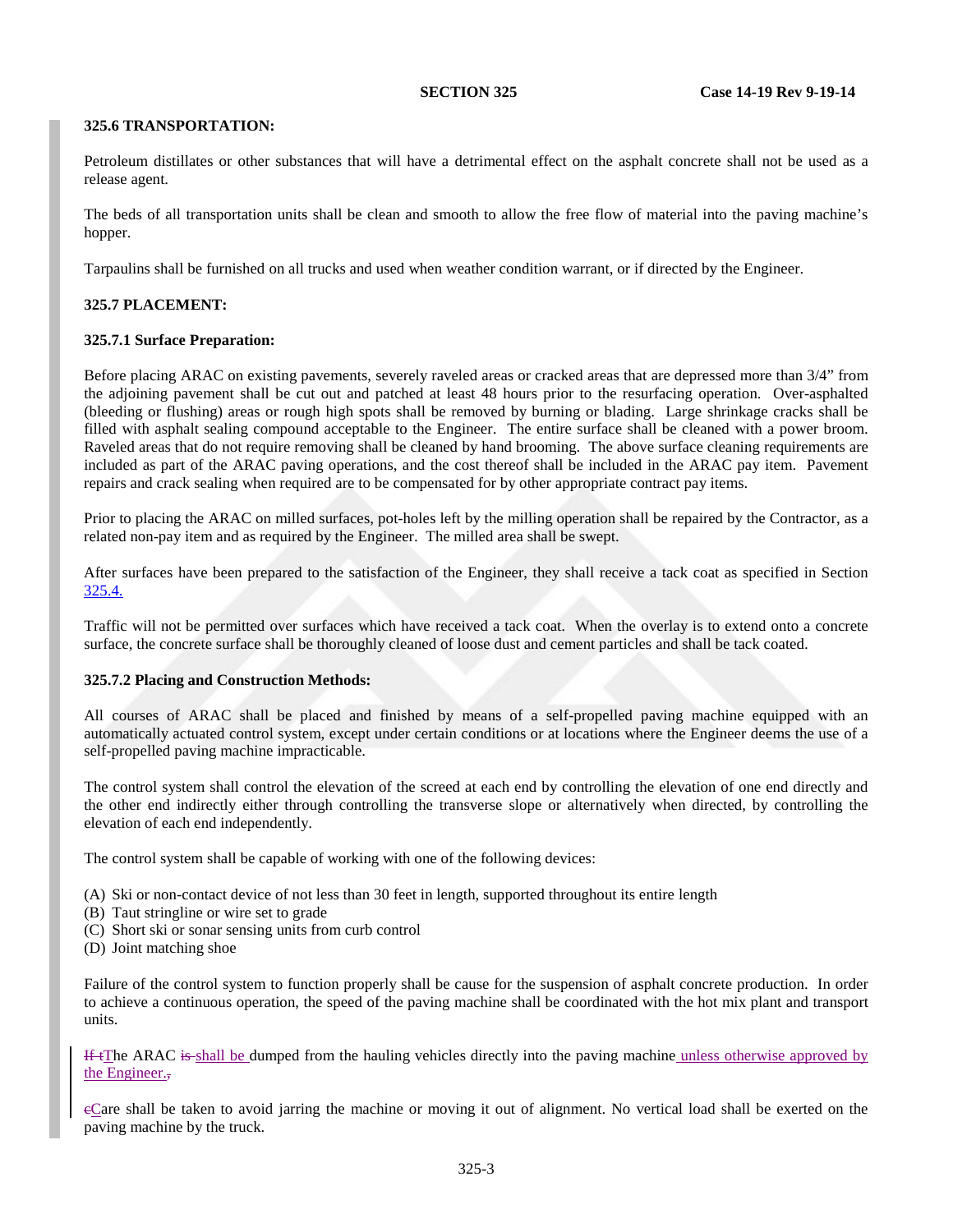If ARAC is dumped upon the surface being paved and subsequently loaded in the paving machine, the loading equipment shall be self-supporting and shall not exert any vertical load on the paving machine. Substantially all of the ARAC shall be picked up and loaded into the paving machine. If ARAC is placed in a windrow during paving, the windrow shall not exceed<br>a distance greater than 150 feet in front of the paving machine. a distance greater than 150 feet in front of the paving machine.

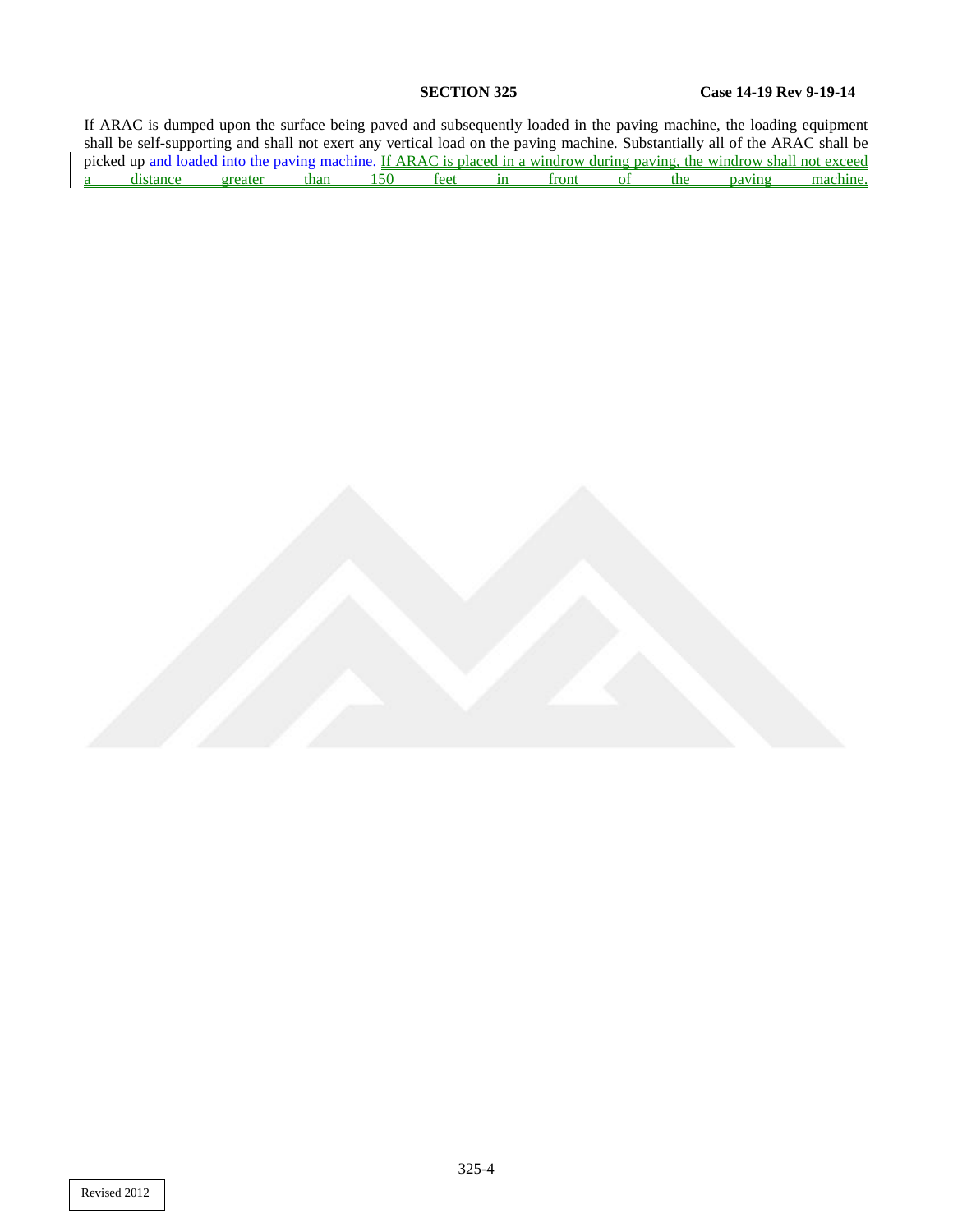and loaded into the paving machine. If ARAC is placed in a windrow during paving, the windrow shall not exceed a distance greater than 150 feet in front of the paving machine.

Self-propelled paving machines shall spread the mixture without segregation or tearing, true to line, grade and crown as indicated on the project plans. Pavers shall be equipped with hoppers and augers that will distribute the mixture uniformly in front of an adjustable floating screed. The raising of the hopper wings **must**-shall be minimized and the paving machine shall not be operated when in an empty condition.

Screeds shall include any strike-off device operated by tamping or vibrating action which is effective, without tearing, shoving or gouging the mixture and which produces a course with a uniform texture and density for the full width being paved. Screeds shall be adjustable as to height and crown and shall be equipped with a controlled heating device for use when required. In the case of the screed, auger extensions and vibrators shall be installed wherever the screed is extended more than one (1) foot beyond the end of the base auger or auger extension. However, when placing material against an extremely uneven curb or edge over a short distance, the Engineer may waive the auger extensions and vibrators.

**325.7.3 Compaction:** It is the contractor's responsibility to perform any desired Quality Control monitoring and/or testing during compaction operations to achieve the required compaction. The temperature of the ARAC immediately behind the laydown machine shall be at least 275° F. A probe type electronic thermometer with a current calibration sticker attached will be used to measure the temperature of the asphalt concrete mixture. When measuring the temperature of the mat, the probe shall be inserted at mid-depth and as horizontal as possible to the mat. When the pavement lift is less than 1.5-inches, the temperature of the material shall be measured in the truck by inserting a calibrated probe type electronic thermometer, or other approved measuring device, to a point at least 6" below the surface of material.

Asphalt compaction equipment shall be of sufficient size and weight to accomplish the required compaction. All compaction equipment shall be operated and maintained in accordance with the manufacturer's recommendations and the project requirements. Pneumatic tired compactors shall not be used.

The Engineer will determine the acceptability of the pavement compaction in accordance with Section 325.1[0325.9](#page-13-0). At any place not accessible to the roller, the mixture shall be thoroughly compacted with tampers to provide a uniform and smooth layer over the entire area compacted in this manner.

**325.7.4 Lime Water:** An application of lime water shall be applied by the Contractor to the compacted ARAC surface after final compaction, prior to opening the roadway to traffic, or when requested by the Engineer to cool the pavement to prevent tracking and pick-up. The lime water solution shall be applied at the rate of approximately ½ gallon/square yard. The lime shall be mixed using a minimum of one (1) 50-pound bag per 3,000 gallons of water.

**325.7.5 Adjustments**: After installation of an overlay course all necessary frame and cover adjustments for manholes, valve boxes, survey monuments, sewer clean-outs, etc., shall be completed by the Contractor within the given segments being surfaced.

On roads without curb and gutter, the existing shoulder elevation shall be adjusted by the Contractor to match the elevation at the edge of new overlay and slope away from the new pavement surface at a rate that the existing quantity of shoulder material will allow. Shoulder material includes the existing shoulder, millings, untreated base materials, or a granular material approved by the Engineer. Shoulder material shall be compacted to a minimum of 95% of maximum density, determined in accordance with Section 301.3.

#### <span id="page-6-0"></span>**325.8 QUALITY CONTROL:**

It is the contractor's responsibility to perform Quality Control monitoring and/or testing during ARAC production to achieve the required compaction and to perform Quality Control monitoring and/ or testing during ARAC production to achieve the required mix properties. The Engineer may obtain samples of any portion of any material at any point of the operations for his own use. Also, the Engineer may order that the use of any drying, proportioning and or mixing equipment or the handling of any material be discontinued which, in his/her opinion, fails to produce a satisfactory mixture.

The ARAC produced shall conform to the requirements of the production tolerances established in Section [325.9.](#page-7-0) When the ARAC does not conform to the production tolerances, it shall be reported to the Engineer, and corrective quality control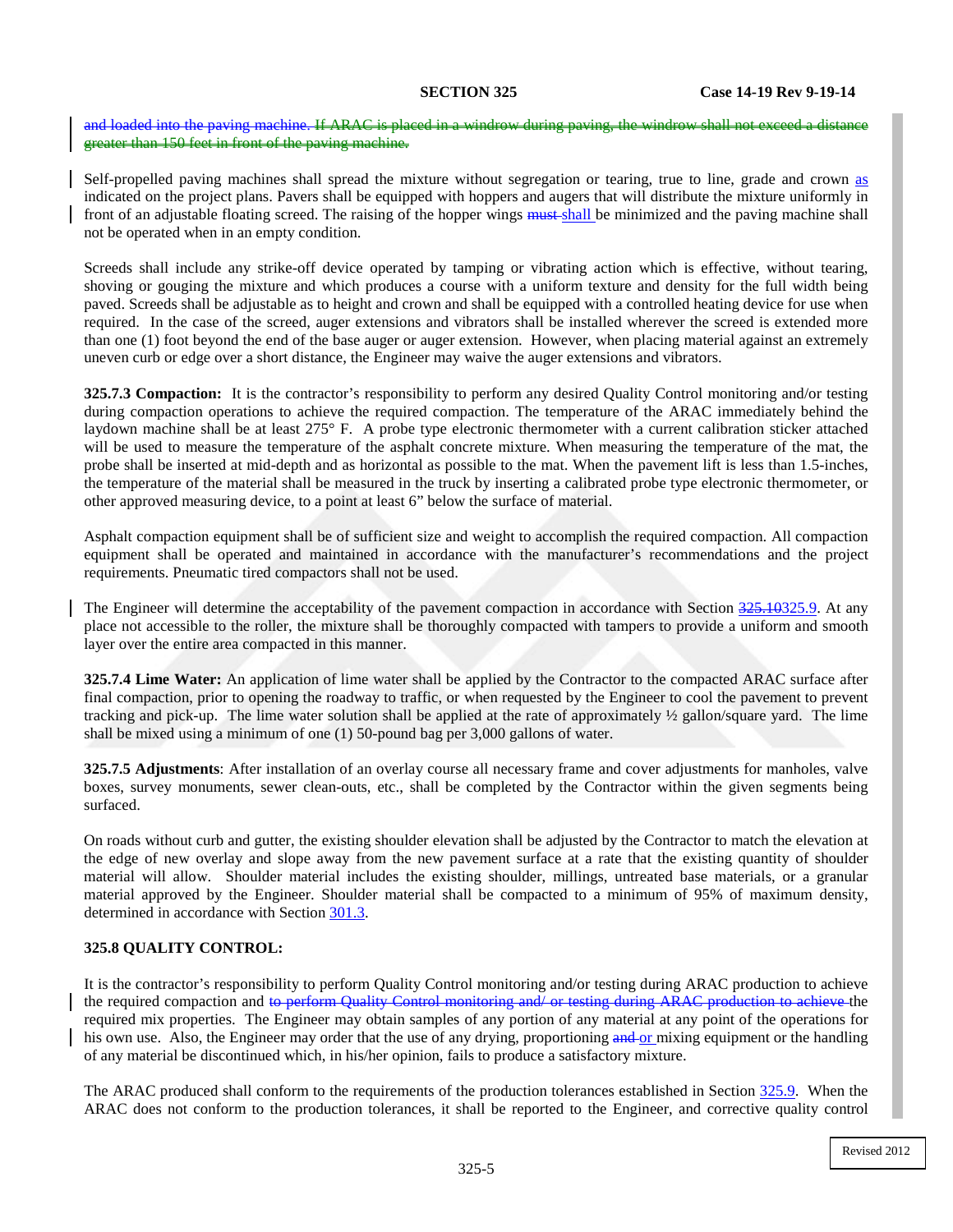measures shall be implemented, or production shall cease immediately at no additional cost to the contracting Agency or Engineer.

## <span id="page-7-0"></span>**325.9 ACCEPTANCE:**

**325.9.1 Acceptance Criteria:** The ARAC will be divided into lots for the purpose of acceptance. A lot shall be one day's production. Each lot shall be divided into sublots of 500 tons or fraction thereof. Tests used to determine acceptance will be performed by a laboratory accredited by the AASHTO Accreditation Program (AAP), for the tests being performed. The contracting agency shall provide an appropriately accredited laboratory or laboratories to perform the acceptance testing. The acceptance laboratory will take representative samples of the ARAC from each sublot to allow for determination of gradation, binder content, and air voids. Each sublot will be accepted based on the test data from the sample(s) from that sublot. All acceptance samples shall be taken using random locations or times designated by the Engineer in accordance with ASTM D3665. The laboratory shall use properly certified technicians in accordance with ASTM D3666, Section 7 (Personnel Qualifications). Unless otherwise specified, ARAC will be divided into 500 ton increments for the purpose of acceptance. Generally, a minimum of one sample will be obtained from each 500 tons of production or fraction thereof for determination of binder content and gradation. Tests used to determine acceptance will be performed by the Engineer or a laboratory employed by the Engineer. In either case the laboratory shall be accredited by the AASHTO Accreditation Program (AAP), for the tests being performed. All acceptance samples shall be taken using random tonnages, locations or times as designated by the Engineer in accordance with ASTM D 3665. Acceptance testing results will be furnished to the contractor within five working days of receipt of samples by the acceptance laboratory.

**325.9.2 Gradation and, Binder Content and Air Voids**: Acceptance testing for gradation and and binder content will be performed in one of the following ways; A) Plant-based testing of the mineral aggregate and binder content using cold feed samples and a nuclear asphalt content gauge or B) End-product testing of the ARAC using an ignition furnace with the gradation being performed on the resulting aggregate. The specifics of these methods and the determination of Marshall air voids are detailed in the following subsections.

During production, the allowable deviations from the mix design gradation targets are listed in Table [325-1](#page-8-0) below. The allowable production tolerances may fall outside of the mix design gradation bands.

| <b>TABLE 325-1</b>                                          |                                      |                   |
|-------------------------------------------------------------|--------------------------------------|-------------------|
| <b>GRADATION ACCEPTANCE LIMITS FOR ASPHALT-RUBBER MIXES</b> |                                      |                   |
| <b>Sieve Size</b>                                           | $1"$ & $1\frac{1}{2"$ Lift Thickness | 2" Lift Thickness |
| 1 inch                                                      | 100%                                 | 100%              |
| $\frac{3}{4}$ inch                                          | 100%                                 | 92-100%           |
| $1/2$ inch                                                  | 92-100%                              | ±6%               |
| $3/8$ inch                                                  | ±6%                                  | $\pm 6\%$         |
| No. 4                                                       | ±6%                                  | $\pm 6\%$         |
| <u>No. 8</u>                                                | $\pm 6\%$                            | $\pm 6\%$         |
| <u>No. 30</u>                                               | ±4%                                  | ±4%               |
| No. 200                                                     | $\pm 2\%$                            | $\pm 2\%$         |

#### **325.9.2.1 Plant-Based Sampling and Testing**

**325.9.2.1.1 Mineral Aggregate Gradation**: The acceptance laboratory will take a sample of the mineral aggregate in For each approximate 500 tons of ARAC produced, at least one sample of mineral aggregate will be taken. Samples will be taken in accordance with the requirements of Arizona Test Method 105 on a random basis for each sublot. For batch plants, the sample shall be taken from the hot bins. For plants other than batch plants, the sample shall be taken from the cold feed belt. Samples will be taken by means of a sampling device which is capable of obtaining representative samples. The device, which shall be approved by the Engineer, shall be furnished by the contractor. In any shift that the production of ARAC is less than 500 tons, at least one sample will be taken.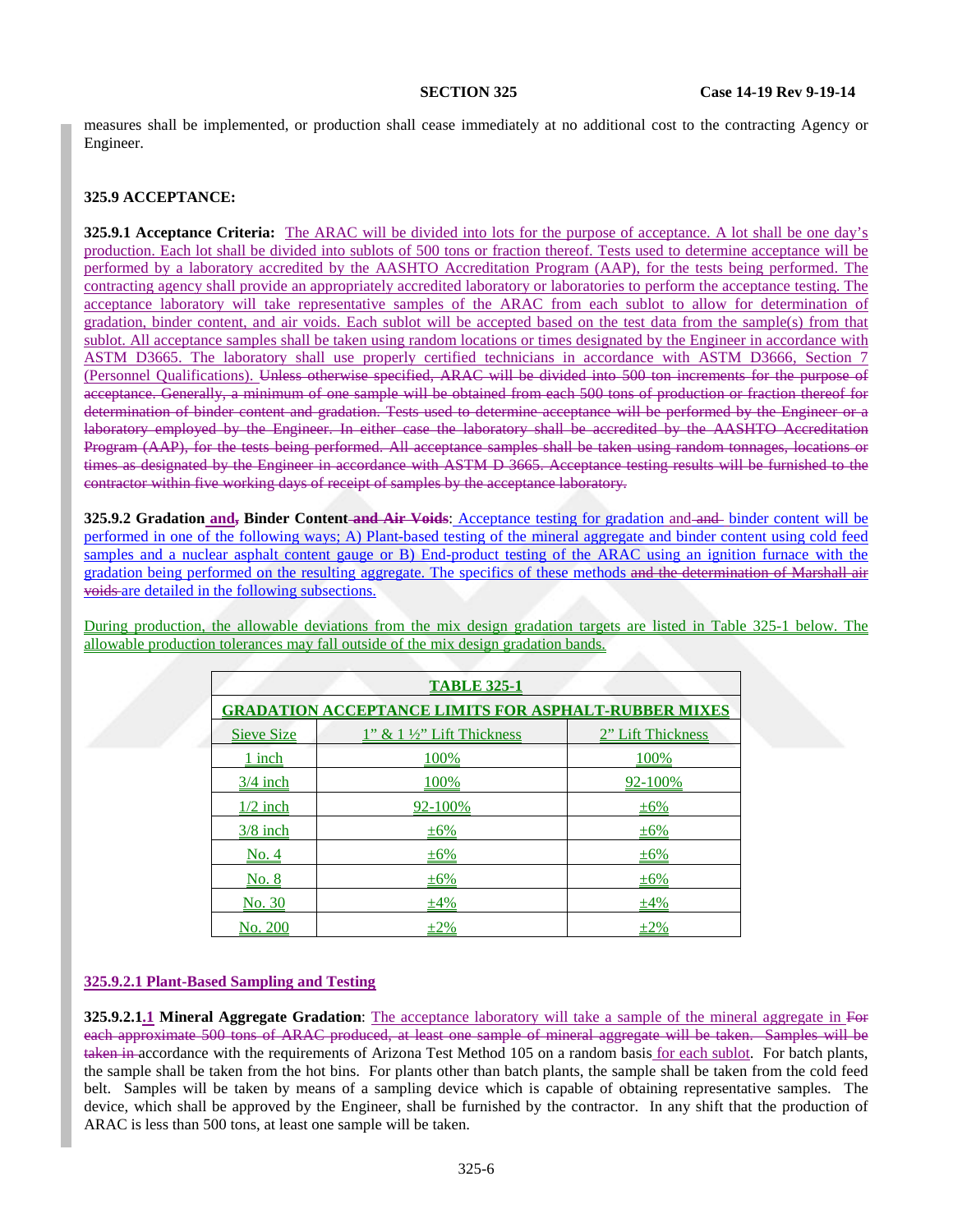Samples will be tested for conformance with the mix design gradation, with or without mineral admixture as appropriate, in accordance with the requirements of Arizona Test Method 201. -If the results from a single acceptance sample fall outside of the acceptance limits in Table [325-1](#page-8-0) a second sample shall be taken and if the second acceptance sample is also outside of the acceptance limits in Table [325-1](#page-8-0) the Contractor shall cease production of asphalt concrete. Production shall not begin again until calibration test results verify that adjustments made to materials or proportions yield a gradation that falls within acceptance limits in Table [325-1.](#page-8-0)

During production, the allowable deviations from the mix design gradation targets are listed allowable production tolerances may fall outside of the mix design gradation bands.

<span id="page-8-0"></span>

| <b>TABLE 325-1</b>                                          |                                                                                                                                                                                                                                                                                                                       |                   |
|-------------------------------------------------------------|-----------------------------------------------------------------------------------------------------------------------------------------------------------------------------------------------------------------------------------------------------------------------------------------------------------------------|-------------------|
| <b>GRADATION ACCEPTANCE LIMITS FOR ASPHALT RUBBER MIXES</b> |                                                                                                                                                                                                                                                                                                                       |                   |
| Sieve Size                                                  | $\frac{1}{2}$ & $\frac{1}{2}$ $\frac{1}{2}$ $\frac{1}{2}$ $\frac{1}{2}$ $\frac{1}{2}$ $\frac{1}{2}$ $\frac{1}{2}$ $\frac{1}{2}$ $\frac{1}{2}$ $\frac{1}{2}$ $\frac{1}{2}$ $\frac{1}{2}$ $\frac{1}{2}$ $\frac{1}{2}$ $\frac{1}{2}$ $\frac{1}{2}$ $\frac{1}{2}$ $\frac{1}{2}$ $\frac{1}{2}$ $\frac{1}{2}$ $\frac{1}{2}$ | 2" Lift Thiekness |
| $\frac{1}{2}$ inch                                          | +00%                                                                                                                                                                                                                                                                                                                  | +00%              |
| $3/4$ ineh                                                  | 400%                                                                                                                                                                                                                                                                                                                  | 92-100%           |
| $\frac{1}{2}$ inch                                          | <del>92-100%</del>                                                                                                                                                                                                                                                                                                    | $+6%$             |
| $\frac{2}{8}$ inch                                          | $+6%$                                                                                                                                                                                                                                                                                                                 | $+6%$             |
| Na.4                                                        | ±6%                                                                                                                                                                                                                                                                                                                   | ±6%               |
| N <sub>0</sub>                                              | ±6%                                                                                                                                                                                                                                                                                                                   | ±6%               |
| $\frac{1}{10}$                                              | $+4%$                                                                                                                                                                                                                                                                                                                 | $+4%$             |
| No. 200                                                     | $+2%$                                                                                                                                                                                                                                                                                                                 | $\pm 2\%$         |

If the results from a single acceptance sample fall outside of the acceptance limits in Table [325-1](#page-8-0) a second sample shall be taken and if the second acceptance sample is also outside of the acceptance limits in Table [325-1](#page-8-0) the Contractor of asphalt concrete. Production shall not begin again until calibration test results verify that adjustments<br>Enroportions vield a gradation that falls within accentance limits in Table 325–1 vield a gradation that falls within acceptance

**325.9.2.1.22 Binder Content**: During production of ARAC, the contractor shall maintain at the plant site a nuclear asphalt content gauge calibrated and operated in accordance with Arizona Test Method 421. At the discretion of the Engineer, the Owner may choose to prepare the calibration samples for use by the contractor. Under the observation of the Engineer, the contractor shall determine the ARB content by means of the nuclear asphalt content gauge a minimum of four times per full shift. The Engineer shall determine the times that the samples are taken. The contractor's technicians performing the testing, including the calibration of the nuclear gauge, shall meet the technician requirements given in the Arizona Department of Transportation (ADOT) System for the Evaluation of Testing Laboratories. The requirements may be obtained from ADOT Materials Group, 1221 North 21st Avenue, Phoenix, AZ 85009.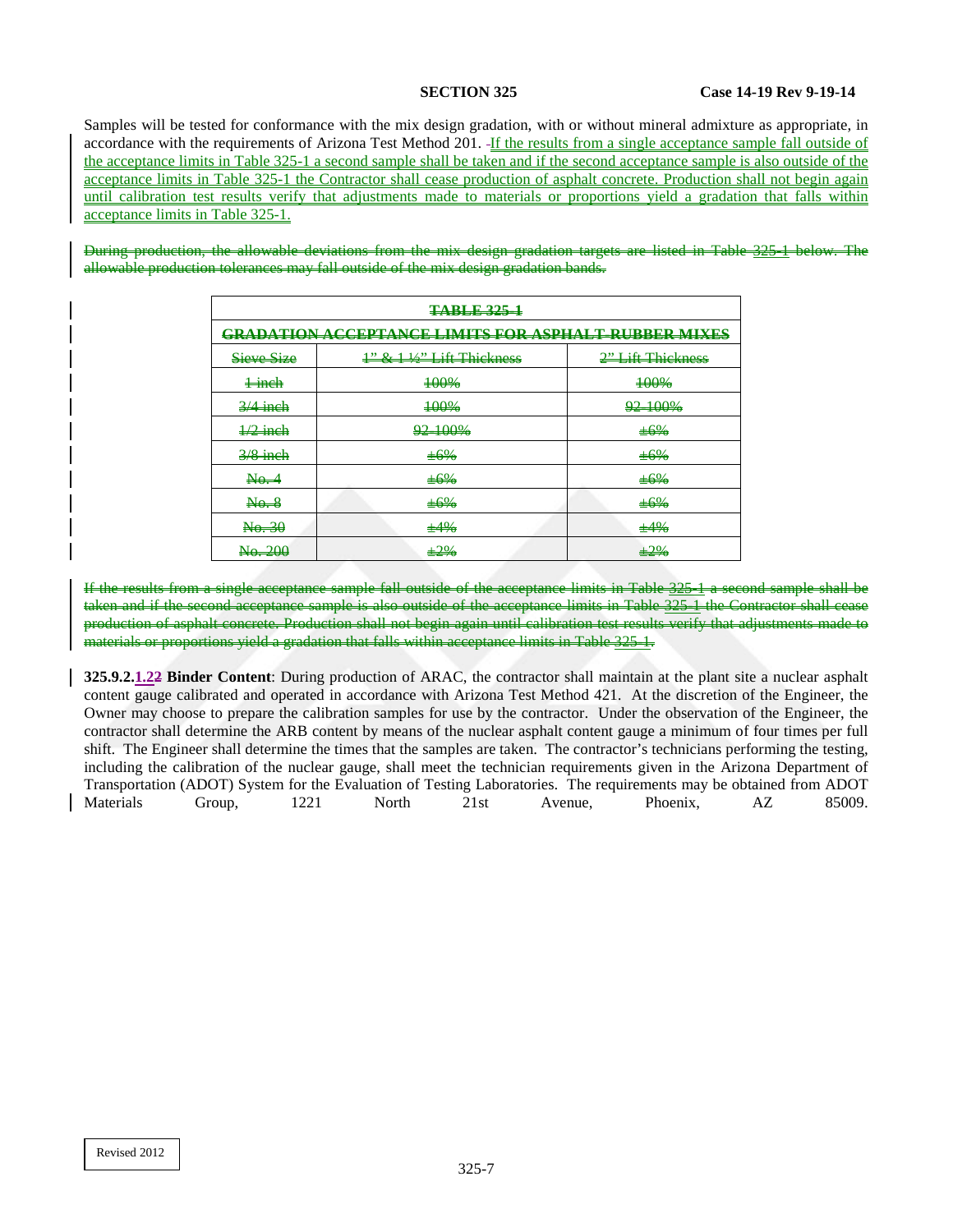Production of ARAC shall cease immediately and the plant and/or the nuclear asphalt content gauges re-calibrated if any single test result varies by an amount greater than  $\pm 0.60\%$ , or the average of three consecutive test results varies by an amount greater than  $\pm$  0.40%, from the mix design target. Material that has already been produced may be used on the project if the single test value representative of that material varies by an amount from  $\pm 0.61\%$  to  $\pm 0.75\%$ , inclusive, from the mix design target. Material that has already been produced may not be used on the project if the single test value representative of that material varies by an amount greater than  $\pm$  0.75% from the mix design target unless, by retesting, the material is found to be acceptable.

When there is cause to question the ARB content being obtained via nuclear asphalt content gauge, or if approved by the Engineer, the ARB content may be determined using inventory data provided by the supplier as detailed in the following paragraphs. This will only apply for plants providing ARAC exclusively for the subject project or if an asphalt cement tank is dedicated for the shift of ARAC production.

The determination of the actual ARB content by inventory methods may include weighing of asphalt cement deliveries, invoice quantities, volumetric tank measurements using a calibrated rod (tank stickings) corrected for temperature, computerized mass-flow meter, and accounting for wasted materials. If a computerized mass-flow meter is used, documentation of its calibration shall be submitted to the Engineer prior to ARAC production. At any time during ARAC production, the Engineer may require that a new calibration of the mass-flow meter be performed.

If there is a difference of greater than 0.2% ARB between the ARB content measured by nuclear asphalt content gauge testing and the actual ARB content as determined by inventory, the contractor may request that the ARB content be determined by inventory. The contractor must make such a request in writing within two working days after receiving the test results for the first day of ARAC production.

## **325.9.2.2 End Product Sampling and Testing**

**325.9.2.2.1 Mineral Aggregate Gradation and Binder Content**: The acceptance laboratory will take a sample of the asphalt concrete in accordance with the requirements of Section 2 or 4 of Arizona Test Methods 104 or AASHTO T-168 from each sublot. The minimum weight of the sample shall be 45 pounds. Asphalt binder content and gradation shall be determined in accordance with AASHTO T-308 using the ignition furnace for each sublot. The acceptance laboratory is responsible for obtaining the necessary materials and performing an ignition furnace calibration as outlined in AASHTO T-308 for each asphalt concrete mixture utilized on the project. The correction factor used for each test shall be clearly indicated on the report.

During production, the allowable deviations from the mix design gradation targets are listed in Table [325-1](#page-8-0) above. The allowable production tolerances may fall outside of the mix design gradation bands.

If the results from a single acceptance sample fall outside of the acceptance limits in Table [325-1](#page-8-0) a second sample shall be taken and if the second acceptance sample is also outside of the acceptance limits in Table [325-1](#page-8-0) the Contractor shall cease production of asphalt concrete. Production shall not begin again until calibration test results verify that adjustments made to materials or proportions yield a gradation that falls within acceptance limits in Tabl[e 325-1.](#page-8-0)

If the asphalt binder content is within  $\pm 0.60\%$  of the mix design target value, the asphalt concrete will be paid for at the contract unit price. If the asphalt binder content deviates by more than  $\pm$  0.60% from the mix design target value, the deficient area will be evaluated within the sublot by coring at maximum intervals of 100 feet from the deficient sample. The asphalt content of the original deficient sample will be averaged with the asphalt binder content of the cores taken for reevaluation to determine compliance with the acceptance requirements. If the resulting average of the asphalt binder content deviates by more than  $\pm 0.60\%$  from the mix design target value, then Table 325-2 shall apply to the sublot. Additional cores may be required to define the limits of the deficient area, and shall not be used for re-evaluating acceptance.

| <b>TABLE 325-2</b>                                                |  |  |
|-------------------------------------------------------------------|--|--|
| ARB CONTENT ACCEPTANCE AND PENALTIES                              |  |  |
| Deviation from that permitted<br>(\$ per ton of asphalt concrete) |  |  |
| Over 0.2% above that permitted<br>Removal* or EA                  |  |  |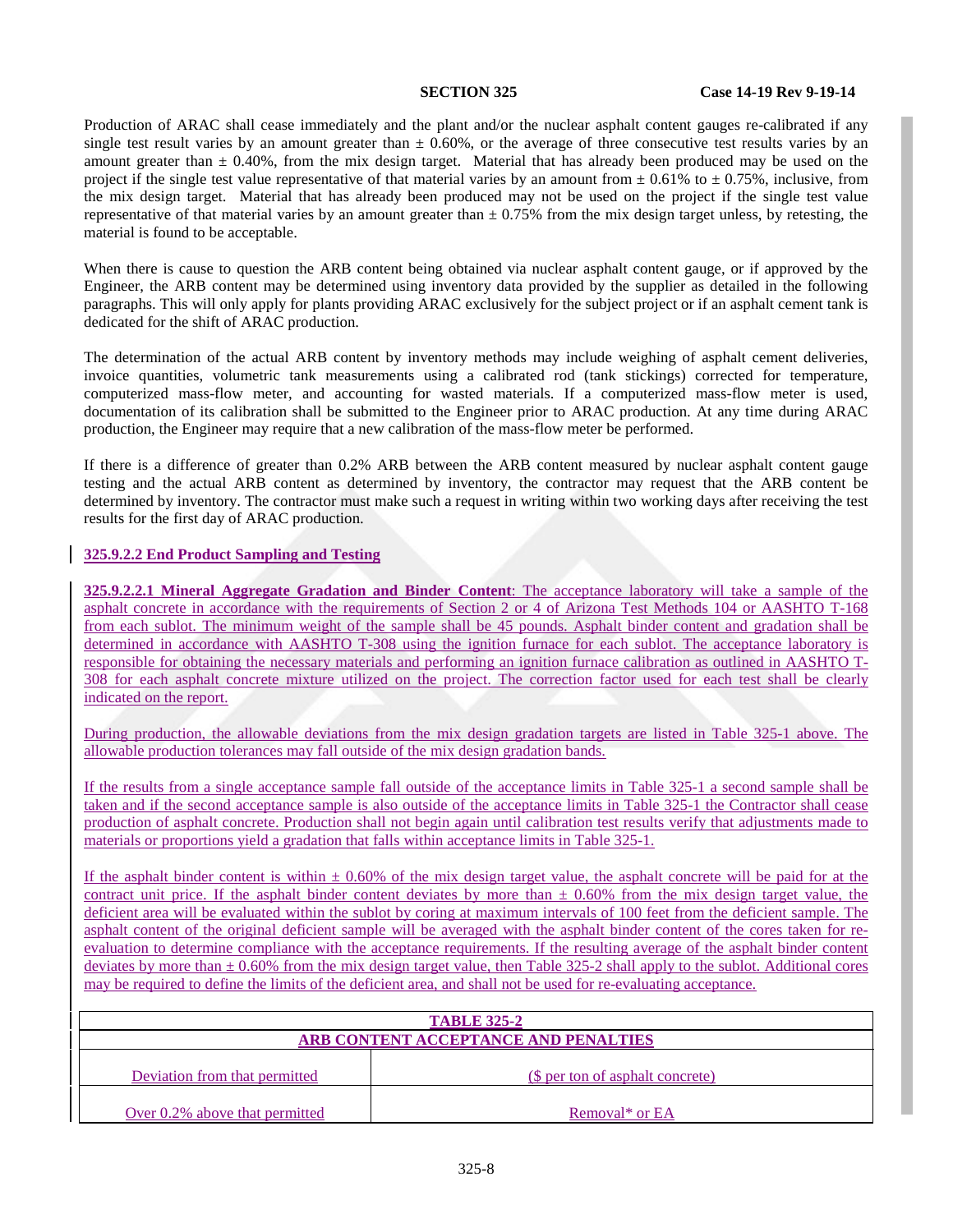| Over $0.1\%$ to $0.2\%$ above that permitted | \$6.00                     |
|----------------------------------------------|----------------------------|
| Over $0.0\%$ to $0.1\%$ above that permitted | \$2.00                     |
| Within permitted range                       | <b>Full Payment</b>        |
| Over $0.0\%$ to $0.1\%$ below that permitted | \$2.00                     |
| Over $0.1\%$ to $0.2\%$ below that permitted | \$6.00                     |
| Over 0.2% below that permitted               | Removal <sup>*</sup> or EA |

NOTES: \*The Contractor shall remove and replace the entire sublot that is deficient. EA = Engineering Analysis per Section 325.9.6

**325.9.2.3 Marshall Air Voids**: For purposes of determining Marshall air voids, the acceptance laboratory will take-designate one sample of the ARAC in accordance with the requirements of Section 2(h) of Arizona Test Methods 104 or AASHTO T-168 for each day's production or as directed by the Engineer's. The minimum weight of the sample shall be 45 pounds. The bulk density shall be tested in accordance with AASHTO T-245. The maximum theoretical density shall be tested in accordance with the requirements of AASHTO T-209, including fan drying per AASHTO T-209 Section 11. Effective voids determined on the laboratory compacted specimens will be determined in accordance with the requirements of AASHTO T-269. Should the testing for effective air voids not meet the "Full Payment" or "No Corrective Action" requirements of Table [325-23](#page-3-0), additional testing for laboratory air voids on additional samples will be performed as necessary to determine the extent of the deficiency.

| <b>TABLE 325-32</b>                                                              |                                                                                                              |                                                                                      |
|----------------------------------------------------------------------------------|--------------------------------------------------------------------------------------------------------------|--------------------------------------------------------------------------------------|
| <b>LABORATORY VOIDS ACCEPTANCE AND PENALTIES</b>                                 |                                                                                                              |                                                                                      |
| Marshall Air Voids<br>(Measured at 75 blows)<br>Deviation from Mix Design Target | When the contracting agency is the<br>owner:<br><b>Payment Reduction</b><br>(\$ per ton of asphalt concrete) | When the contracting agency is not the<br>owner (i.e. permits):<br>Corrective Action |
| $\pm$ 0% to 2.0%                                                                 | <b>Full Payment</b>                                                                                          | No corrective action                                                                 |
| $\pm 2.1\%$ to 2.9%                                                              | \$1.00                                                                                                       | EA (see 325.9.51.10.6)                                                               |
| $\pm$ 3.0% to 4.0%                                                               | \$2.50                                                                                                       | EA (see 325.9.5 <del>1.10.6</del> )                                                  |
| $\pm$ Greater than 4.0%                                                          | Removal* or EA per 325.10.4                                                                                  | Removal* or EA per 325.9.540.4                                                       |

**325.9.4** Requests for Referee Testing as described in 325.10 will only be considered based on quality control test results performed by a laboratory accredited by the AASHTO Accreditation Program (AAP) for the tests being performed or a laboratory listed in the current ADOT Directory of Approved Materials Testing Laboratories for the set of tests in question. The laboratory shall use properly certified technicians in accordance with ASTM D3666, Section 7 (Personnel Qualifications).

**325.9.53 Density:** The temperature of ARAC just prior to compaction shall be at least 275° F. The Engineer may change the rolling procedure if in the Engineer's judgment the change is necessary to prevent picking up of the ARAC.

**325.9.53.1** E**quipment:** Asphalt compaction equipment shall be of sufficient size and weight to accomplish the required compaction. All compaction equipment shall be operated and maintained in accordance with the manufacturer's recommendations and the project requirements. The compactors shall be self -propelled and shall be operated with the drive wheel in the forward position. The compactors shall weigh not less than eight tons. Compactors shall not be used in the vibratory mode for courses of one inch or less in nominal thickness. The wheels of compactors shall be wetted with water, or if necessary soapy water, or a product approved by the Engineer to prevent the ARAC from sticking to the steel wheels during roll Revised 2012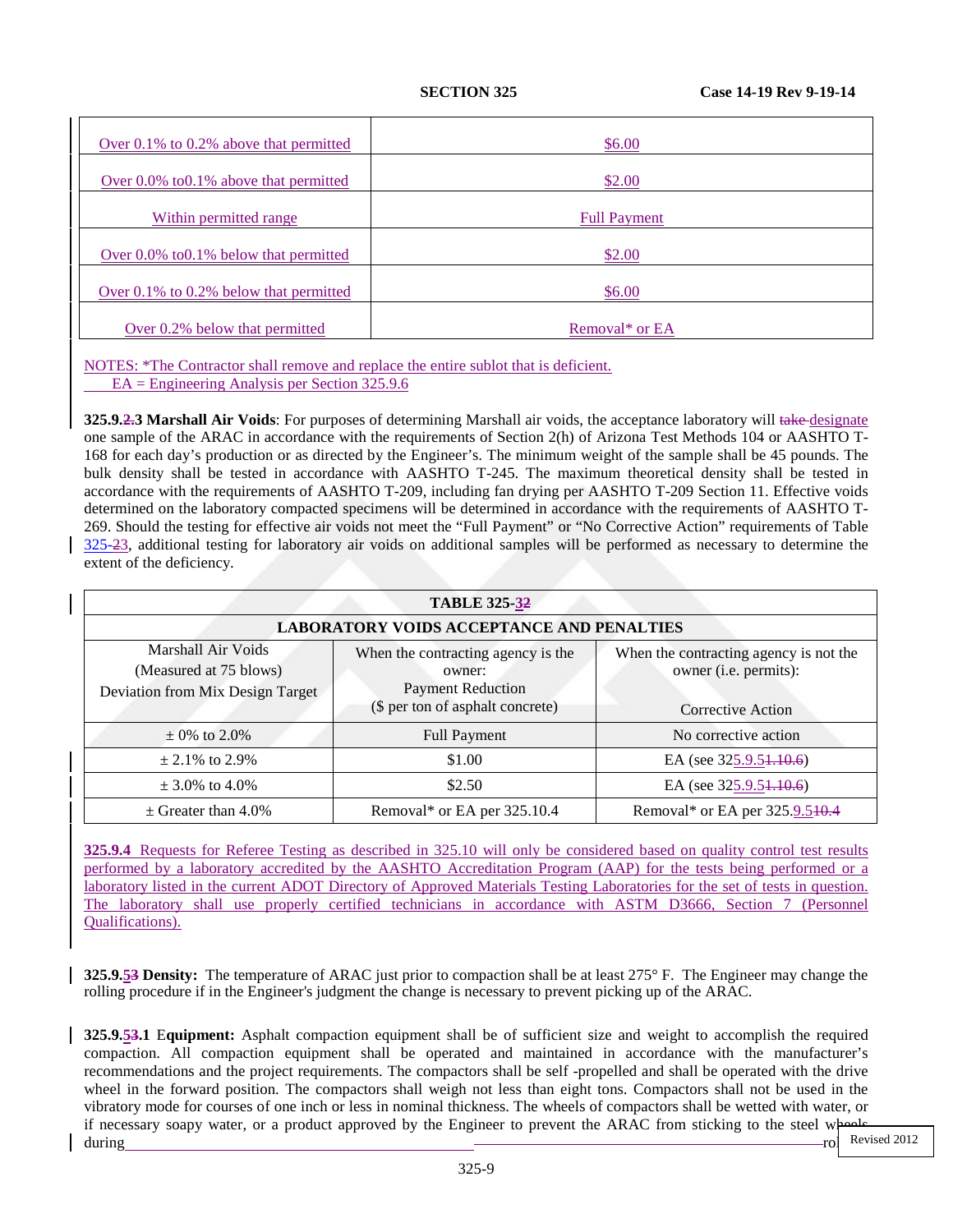## <span id="page-11-0"></span>**325.9.53.2 Compaction Procedures**

**325.9.53.2.1 Pavement Lift Thickness 1 ½ Inches or Less:** Achieving the required compaction is the responsibility of the contractor. A minimum of three static steel-wheel compactors shall be provided; however, sufficient compactors must be provided so that the drums of the compactors when staggered will cover the entire width of the paving machine on the initial forward pass while a static compactor remains to complete final rolling. The roller(s) for final compaction shall follow as closely behind the initial breakdown as practical, such that a uniformly smooth surface is achieved. As many passes as are possible shall be made with the compactors before the temperature of the ARAC falls below 220° F.

## At the Engineer's discretion, cores may be taken and used to evaluate thickness.

**325.9.53.2.2 Pavement Lift Thickness Greater than 1 ½ Inches:** Achieving the required compaction is the responsibility of the contractor. The number and types of rollers is the contractor's responsibility and shall be sufficient to meet these requirements. Initial breakdown rollers shall follow as closely behind the paving machine as practical. The roller(s) for final compaction shall follow as closely behind the initial breakdown as practical, such that a uniformly smooth surface is achieved.

Compaction will be determined using a correlated thin lift nuclear density gauge and will be monitored for acceptability continuously during construction. The density of the compacted mixture shall not be less than 95% of the laboratory unit weight composed of the same mixture compacted by the 75 blow method of AASHTO T-245 at the job mix design specified compaction temperature. The outside one foot of each pass of the pavement course or any unconfined edge will be excluded from testing. The Engineer may exclude areas from the compaction lot that are not accessible by normal compaction equipment.

Nuclear Density Gauge Correlation - During placement of the test strip or on the first day of paving, the pavement surface shall be tested with a thin lift nuclear density gauge at a minimum of four locations. These same locations shall then be cored, using a 4-inch diameter core barrel, and tested for bulk density (AASHTO T-166A, or T-275) and a correlation value developed between the nuclear density gauge and the asphalt cores.

At the Engineer's discretion, cores may be taken and used to evaluate density and/or thickness.

**325.9.35.3 Compacting Miscellaneous Items and Surfaces:** ARAC used in the construction of miscellaneous items and surfaces shall be compacted using compactors, hot-hand tampers, smoothing irons, mechanical vibrating hand tampers, or with other devices to the extent considered necessary by the Engineer.

**325.9.64 Engineering Analysis (EA)**: Within 10 working days after receiving notice that a lot or sublot of ARAC is deficient and is found to fall within the "Removal or EA" band per Table(s)  $\frac{325-2}{2}$  or 325-3, the contractor may submit a written proposal (Engineering Analysis) to accept the material in place at the applicable penalties along with possible remediation(s) listed in the "Removal or EA" category. An Engineering Analysis can also be proposed for non-removal categories of "Corrective actions" when the contracting agency is not the owner (i.e. permits).

The Engineering Analysis shall contain an analysis of the anticipated performance of the ARAC if left in place. The Engineering Analysis shall also detail the effect of any proposed corrective action to the material(s) in place as it relates to the in-place material's performance. The Engineering Analysis shall be performed by a professional engineer experienced in asphalt concrete testing and mix designs. If the lot or sublot is submitted for referee testing by the contractor, the ten working days allowed to prepare an engineering analysis will begin upon notification of referee test results.

When an Engineering Analysis recommends that a specific lot or sublot should not be removed, the Engineering Analysis will recommend that the following penalties (Table  $325-34$ ) be paid when the contracting agency is the owner, for the specific criteria being reviewed by the EA.

| <b>TABLE 325-43</b>                                                                                                       |  |  |  |
|---------------------------------------------------------------------------------------------------------------------------|--|--|--|
| ENGINEERING ANALYSIS PENALTIES for REMOVAL* LOTS/SUBLOTS LEFT IN-PLACE                                                    |  |  |  |
| <b>Penalty When Contracting Agency is</b><br><b>Acceptance Limits</b><br><b>Acceptance Criteria</b><br>the Owner (\$/Ton) |  |  |  |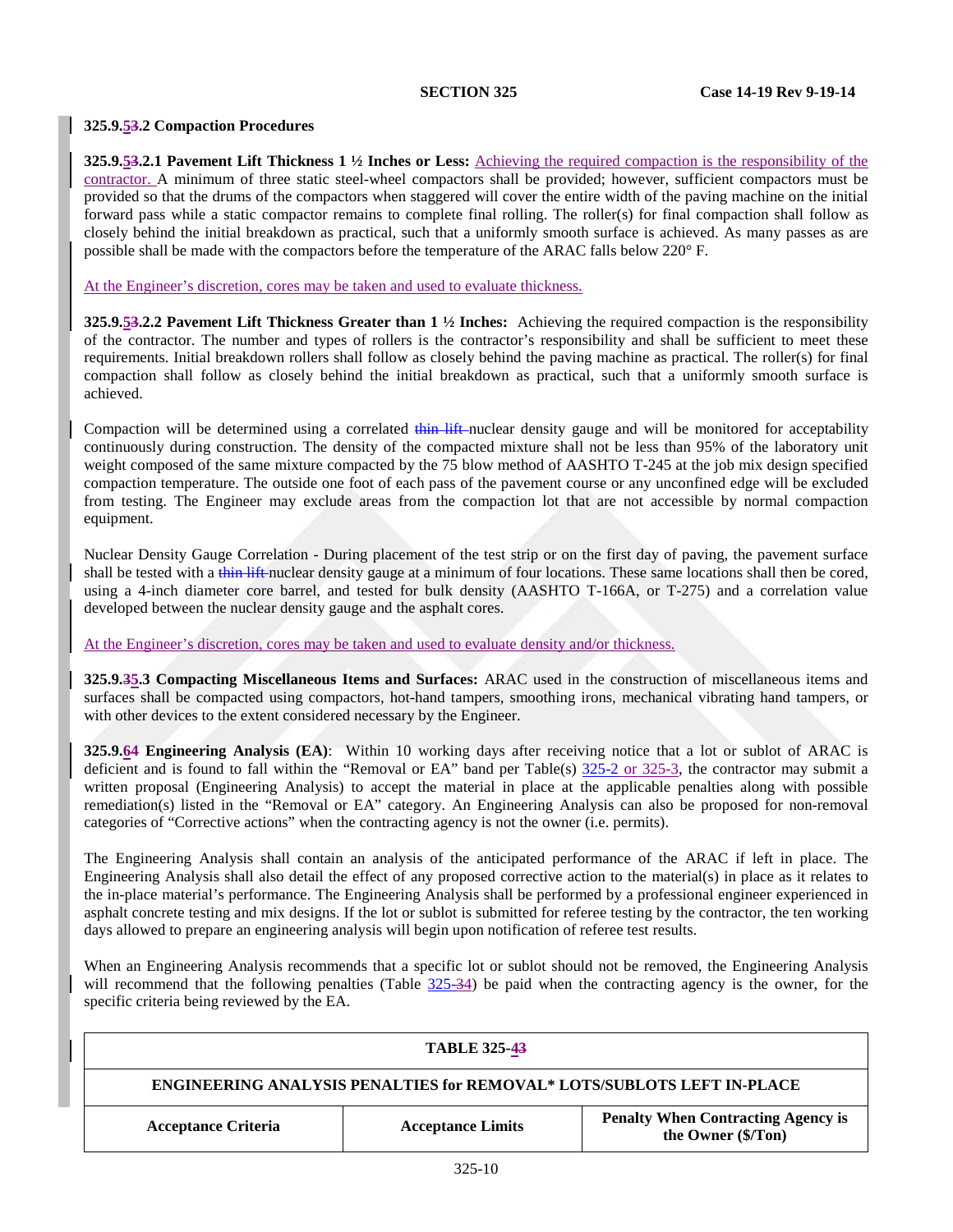| Laboratory Air Voids (Measured at 7<br>blows) | Deviation from Target Greater<br>4.0%<br>han $\pm$ | ሐሳ ማድ<br>ل ، رو |
|-----------------------------------------------|----------------------------------------------------|-----------------|
|-----------------------------------------------|----------------------------------------------------|-----------------|

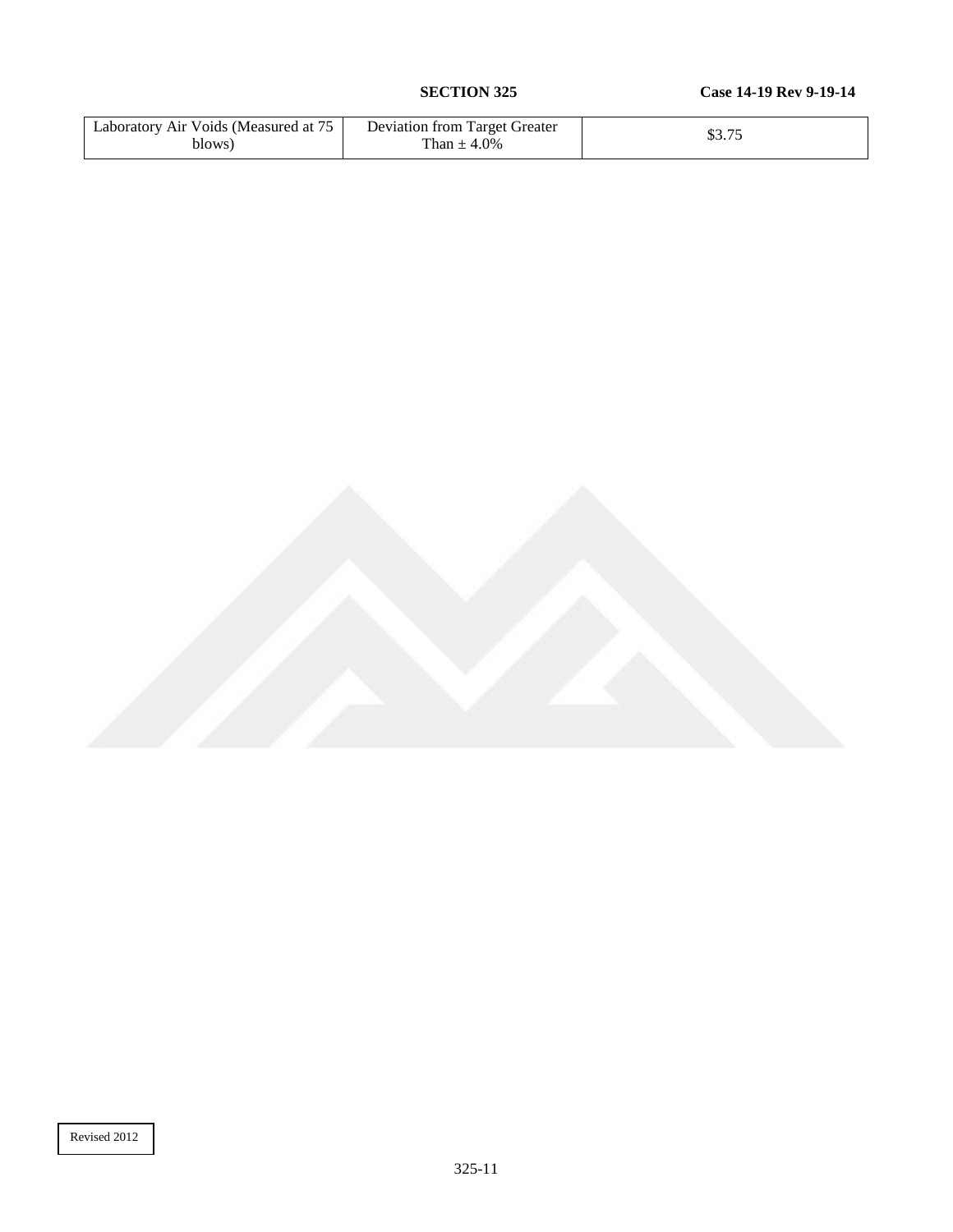Within 15 working days, the Engineer will determine whether or not to accept the contractor's proposed Engineering Analysis.

## <span id="page-13-0"></span>**325.10 REFEREE:**

In the event the contractor elects to question the acceptance test results for laboratory air voids, the Contractor may make a written request for additional testing of the affected material. Any request for referee testing must describe the contractor's reasons for questioning the validity of the original acceptance results and must clearly describe which set of acceptance tests are in question. The Contractor will engage an independent laboratory (at the Contractor's own expense) who is accredited by AAP in all of the acceptance test methods. The independent laboratory shall be acceptable to the Engineer and shall perform a new set of acceptance tests as required by Section [325.9.2.3](#page-11-0) representing the area or set of tests in question. The results of these determinations will be binding on both the contractor and the agency.

These tests will include Marshall unit weight, maximum theoretical unit weight, and laboratory air voids. Samples for referee testing shall come from representative samples obtained from the completed pavement, as directed by the Engineer.

The number of samples taken will be the same as specified in Section [325.9.2.3.](#page-11-0) The independent laboratory shall compile the test results and transmit them to both the Engineer and the contractor. The independent laboratory shall include a report signed by an Engineer registered in the State of Arizona, who is experienced in asphalt concrete testing and mix design development. The signed report shall give an opinion that the material evaluated either does or does not comply with project specifications, shall clearly describe any deficiencies, and the results will be binding between all parties.

### **325.11 MEASUREMENT:**

ARAC shall be measured by the ton, for the mixture actually used, which shall include the required quantities of mineral aggregates, filler material, asphalt-rubber binder and admixture.

Application of Lime Water shall be measured by the square yard. The measured area shall be the area of ARAC pavement to which the lime water is applied. The measured area shall only be counted one time regardless of the number of applications applied to the ARAC pavement section.

Shoulder adjustment to match the new pavement surface elevation shall not be measured. The cost of this work shall be included in the price paid for ARAC or other related pay items.

## **325.12 PAYMENT:**

Payment for Asphalt Milling will be as specified in Section 317.

Payment for tack coat will be by the ton diluted, based on the rate of application, as directed by the Engineer.

Payment for ARAC will be at the contract unit price, complete in place.

Application of Lime Water as approved by the Engineer will be paid at the contract unit price.

Payment for frame and cover adjustments will be at the contract unit prices specified in the proposal.

## *- End of Section -*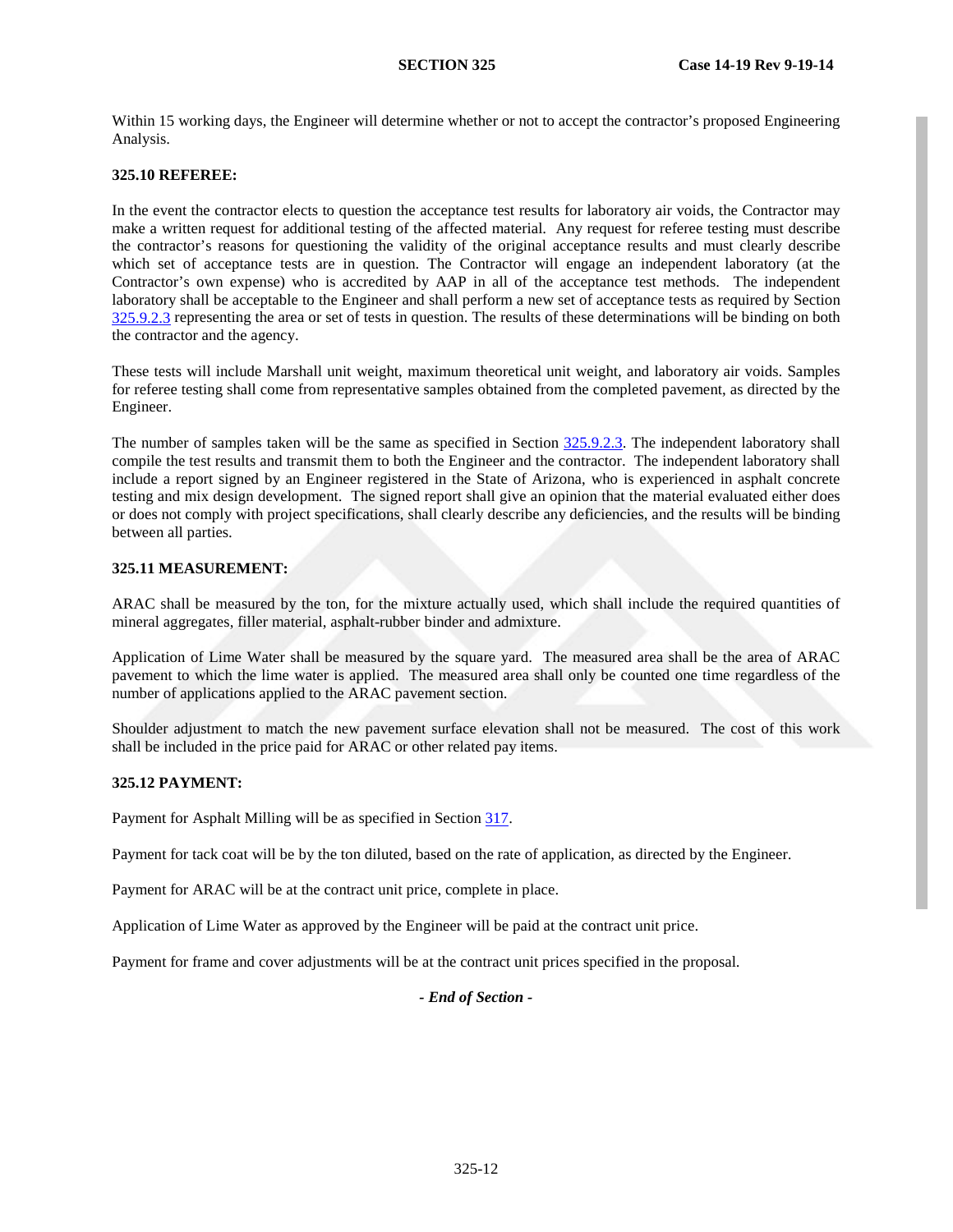## **PLACEMENT AND CONSTRUCTION OF ASPHALT-RUBBER ASPHALT CONCRETE**

#### **325.1 DESCRIPTION:**

Asphalt-rubber asphalt concrete (ARAC) consists of supplying, placing and compaction of plant-mixed, gap-graded ARAC over asphalt surfaces. The thickness of the finished ARAC overlay shall be within the range of one to two inches as shown on the plans or as specified in the special provisions.

#### **325.2 MATERIALS:**

ARAC shall consist of a mixture of aggregate, mineral admixture and asphalt-rubber binder (ARB) as specified in Section 717.

**325.2.1 Mixing of Asphalt-Rubber Binder:** Mixing of asphalt-rubber binder (ARB) may take place in a dedicated blending and storage unit connected to the hot plant or at the asphalt binder supplier's facility. In either case, the temperature of the asphalt cement shall be between 375° F and 425° F prior to the addition of crumb rubber. No agglomerations of crumb rubber particles in excess of 2 inches in the least dimension shall be allowed in the mixing chamber. The crumb rubber and asphalt cement shall be accurately proportioned in accordance with the ARB design, as identified in 717.2.1.4, and thoroughly mixed prior to the beginning of the one hour reaction period. Reaction time may be decreased to 45-minutes if documentation is provided that the physical properties of the mix design requirements are consistently met using a 45-minute reaction period. The Contractor or supplier shall document that the proportions are accurate and that the crumb rubber has been uniformly incorporated into the mixture. Additionally, the Contractor or supplier shall demonstrate that the crumb rubber particles have been thoroughly mixed into the base asphalt cement. The occurrence of crumb rubber floating on the surface or agglomerations of crumb rubber particles shall be evidence of insufficient mixing. The temperature of the ARB immediately after mixing shall be between 350° F and 400° F. Reaction time shall start after all of the material for the batch has been mixed and the minimum reaction temperature of 350° F has been achieved.

Prior to use, the viscosity of the ARB shall be tested by the use of a rotational viscometer, which is to be furnished by the Contractor or supplier. The Contractor or supplier shall provide a qualified person to perform the testing.

**325.2.2 Handling of ARB:** Once the ARB has been mixed, it shall be kept thoroughly agitated during periods of transport and use to prevent settling of the crumb rubber particles. During the production of ARAC the temperature of the ARB shall be maintained between 325° F (163°C) and 400° F (204°C). However, in no case shall the ARB be held for more than 10 hours at these temperatures. It may be allowed to cool to a temperature of 250° F (121°C) or lower and held at that temperature for not more than four days. The process of cooling and reheating shall not be allowed more than one time for a batch of ARB.

For each load or batch of ARB, the Contractor or supplier shall provide the Engineer with the following documentation:

(A) The source, grade, amount and temperature of the asphalt cement prior to the addition of crumb rubber.

(B) The source, type and amount of crumb rubber and the rubber content expressed as percent by the weight of total ARB.

(C) Times and dates of the crumb rubber additions, resultant viscosity test, and the elapsed reaction time at which the viscosity test was taken.

(D) A record of the temperature, with time and date reference for each load or batch. The record shall begin at the time of the addition of crumb rubber and continue until the load or batch is completely used. Readings and recordings shall be made at every temperature change in excess of 20° F, and as needed to document other events which are significant to batch use and quality.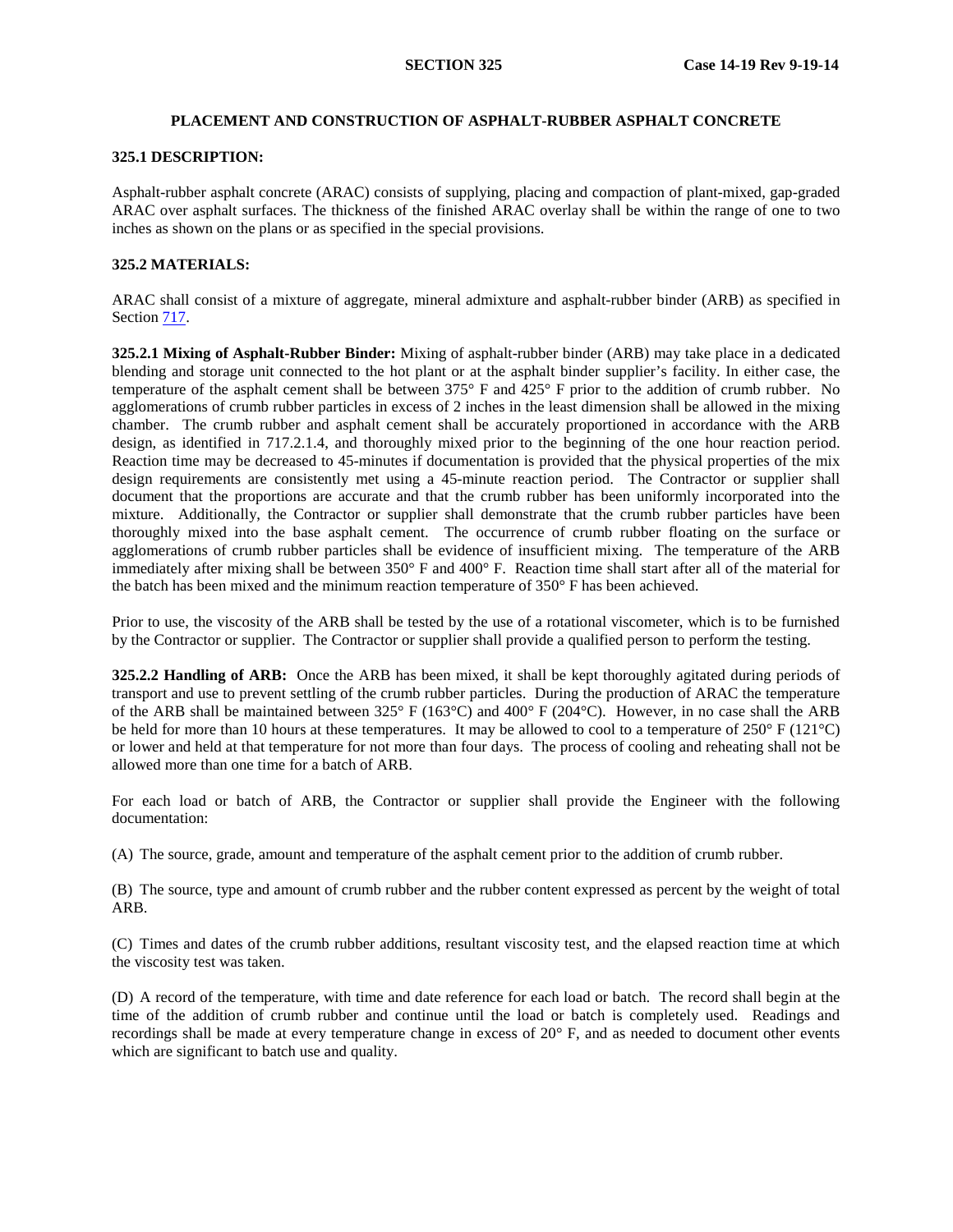### **325.3 WEATHER AND MOISTURE CONDITIONS:**

ARAC shall be placed only when the surface is dry, and when the atmospheric temperature in the shade is 55° F or higher. No ARAC shall be placed when the weather is foggy or rainy. ARAC shall be placed only when the Engineer determines that weather conditions are suitable.

## **325.4 APPLICATION OF TACK COAT:**

A tack coat shall be applied to all existing and to each new course of ARAC prior to the placing of a succeeding lift of ARAC. The tack coat may be deleted when a succeeding layer of ARAC is being applied over a freshly laid course that has been subjected to very little traffic when approved by the Engineer.

The application of the tack coat shall comply with Section 329. The grade of emulsified asphalt shall be SS-1h or CSS-1h as specified in Section 713.

The same material that is specified above for the tack coat shall be applied to the vertical surfaces of existing pavements, curbs, and gutters, against which asphalt concrete is to be placed.

The surface to be covered may require repair or patching as directed by the Engineer. This shall be addressed in the project specifications prior to the bidding of the project.

## <span id="page-15-0"></span>**325.5 MIX PRODUCTION:**

All materials shall be proportioned by weight in a hot mix asphalt plant in the proportions required by the mix design to provide a homogeneous and workable mass. Each hot mix asphalt plant shall be inspected in accordance with the provisions contained in the 'Hot Mix Asphalt Production Facilities' by the Arizona Rock Products Association and shall have a current inspection certificate. All measuring devices shall be calibrated at least annually by a technician licensed by the Arizona Bureau of Weights & Measures. Mixing plants shall conform to the requirements of AASHTO M-156, except as modified herein.

In drum mix plants the mineral admixture shall be added and thoroughly mixed with the mineral aggregate by means of a mechanical mixing device prior to the mineral aggregate and mineral admixture entering the dryer. The moisture content of the combined mineral aggregate shall be a minimum of three percent by weight of the aggregate during the mixing process.

For drum-mix plants, the mineral admixture shall be weighed across a weigh belt, or other approved alternative weighing system, with a weight totalizer prior to entry into the mechanical mixing device. The mechanical mixing device shall be a pugmill type mixer that is in good working condition. The rate of the aggregate feed shall not exceed the mixing device's capacity in ton per hour. The mixer shall be constructed to minimize the loss of mineral admixture and shall be located in the aggregate delivery system at a location where the mixed material can be readily inspected. The mixing device shall be capable of effective mixing in the full range of the ARAC production rates.

The hot plant and equipment shall be constructed and operated to prevent loss of mineral admixture through the dust collection system of the plant.

A positive signal system shall be provided and utilized during production whereby the mixing shall automatically be stopped if the mineral admixture is not introduced into the mineral aggregate. The plant will not be permitted to operate unless the signal system is in good working condition.

The introduction of ARB shall be controlled by an automated system fully integrated with the controls for the mineral aggregate and mineral admixture. The production of the plant shall be controlled by the rate required to obtain a uniform mixture of all components. Drying and heating shall be accomplished in such a manner as to preclude the aggregate or mineral admixture from becoming coated with un-spent fuel. The completed ARAC may be held in storage for up to 12 hours in insulated or heated silos, providing the minimum temperature noted herein for placement and compaction is met behind the placement device. If the Engineer determines that there is an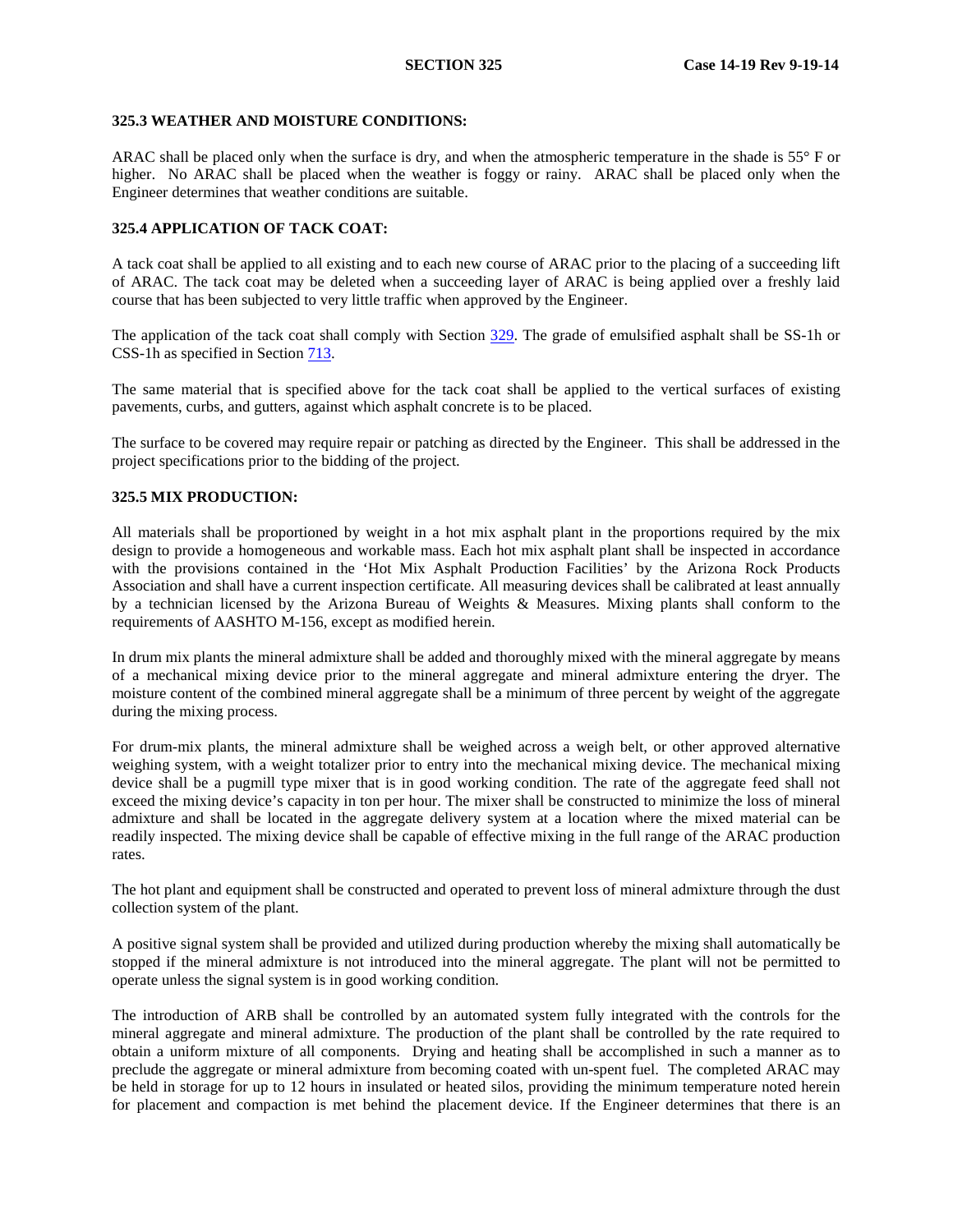excessive amount of heat, heat loss, drain down, segregation and/or oxidation of the mixture due to temporary storage, use of surge bins or storage bins will be discontinued.

The temperature of the ARAC, with unmodified binders, upon discharge from the mixer shall not exceed 350° F. The discharge temperature may be increased, when approved by the Engineer. If the ARAC is discharged from the mixer into a hopper, the hopper shall be constructed so that segregation of the ARAC will be minimized.

## <span id="page-16-0"></span>**325.6 TRANSPORTATION:**

Petroleum distillates or other substances that will have a detrimental effect on the asphalt concrete shall not be used as a release agent.

The beds of all transportation units shall be clean and smooth to allow the free flow of material into the paving machine's hopper.

Tarpaulins shall be furnished on all trucks and used when weather condition warrant, or if directed by the Engineer.

## **325.7 PLACEMENT:**

#### **325.7.1 Surface Preparation:**

Before placing ARAC on existing pavements, severely raveled areas or cracked areas that are depressed more than 3/4" from the adjoining pavement shall be cut out and patched at least 48 hours prior to the resurfacing operation. Over-asphalted (bleeding or flushing) areas or rough high spots shall be removed by burning or blading. Large shrinkage cracks shall be filled with asphalt sealing compound acceptable to the Engineer. The entire surface shall be cleaned with a power broom. Raveled areas that do not require removing shall be cleaned by hand brooming. The above surface cleaning requirements are included as part of the ARAC paving operations, and the cost thereof shall be included in the ARAC pay item. Pavement repairs and crack sealing when required are to be compensated for by other appropriate contract pay items.

Prior to placing the ARAC on milled surfaces, pot-holes left by the milling operation shall be repaired by the Contractor, as a related non-pay item and as required by the Engineer. The milled area shall be swept.

After surfaces have been prepared to the satisfaction of the Engineer, they shall receive a tack coat as specified in Section [325.4.](#page-18-0)

Traffic will not be permitted over surfaces which have received a tack coat. When the overlay is to extend onto a concrete surface, the concrete surface shall be thoroughly cleaned of loose dust and cement particles and shall be tack coated.

#### **325.7.2 Placing and Construction Methods:**

All courses of ARAC shall be placed and finished by means of a self-propelled paving machine equipped with an automatically actuated control system, except under certain conditions or at locations where the Engineer deems the use of a self-propelled paving machine impracticable.

The control system shall control the elevation of the screed at each end by controlling the elevation of one end directly and the other end indirectly either through controlling the transverse slope or alternatively when directed, by controlling the elevation of each end independently.

The control system shall be capable of working with one of the following devices:

- (A) Ski or non-contact device of not less than 30 feet in length, supported throughout its entire length
- (B) Taut stringline or wire set to grade
- (C) Short ski or sonar sensing units from curb control
- (D) Joint matching shoe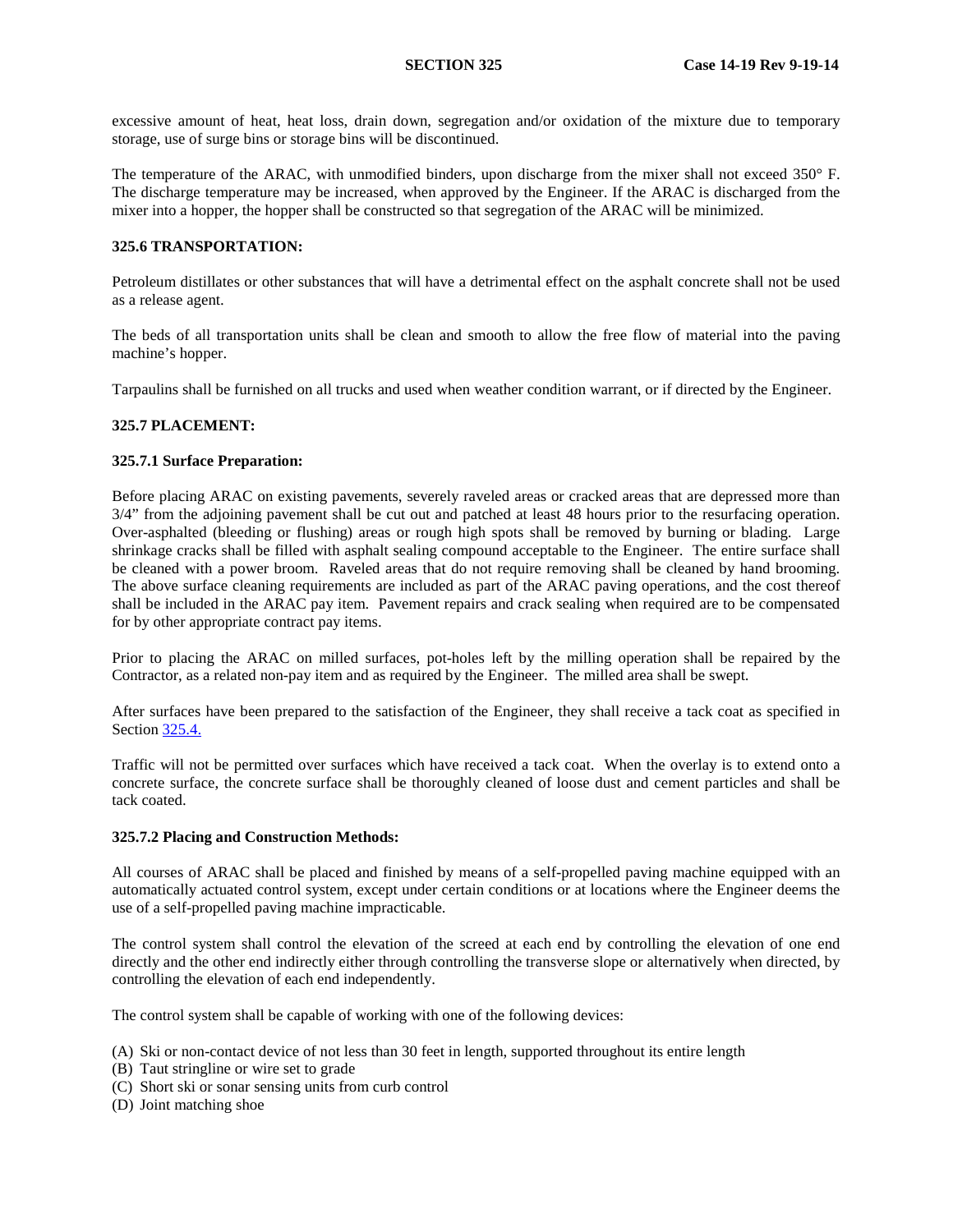Failure of the control system to function properly shall be cause for the suspension of asphalt concrete production. In order to achieve a continuous operation, the speed of the paving machine shall be coordinated with the hot mix plant and transport units.

The ARAC shall be dumped from the hauling vehicles directly into the paving machine unless otherwise approved by the Engineer.

Care shall be taken to avoid jarring the machine or moving it out of alignment. No vertical load shall be exerted on the paving machine by the truck.

If ARAC is dumped upon the surface being paved and subsequently loaded in the paving machine, the loading equipment shall be self-supporting and shall not exert any vertical load on the paving machine. Substantially all of the ARAC shall be picked up and loaded into the paving machine. If ARAC is placed in a windrow during paving, the windrow shall not exceed a distance greater than 150 feet in front of the paving machine.

Self-propelled paving machines shall spread the mixture without segregation or tearing, true to line, grade and crown as indicated on the project plans. Pavers shall be equipped with hoppers and augers that will distribute the mixture uniformly in front of an adjustable floating screed. The raising of the hopper wings shall be minimized and the paving machine shall not be operated when in an empty condition.

Screeds shall include any strike-off device operated by tamping or vibrating action which is effective, without tearing, shoving or gouging the mixture and which produces a course with a uniform texture and density for the full width being paved. Screeds shall be adjustable as to height and crown and shall be equipped with a controlled heating device for use when required. In the case of the screed, auger extensions and vibrators shall be installed wherever the screed is extended more than one (1) foot beyond the end of the base auger or auger extension. However, when placing material against an extremely uneven curb or edge over a short distance, the Engineer may waive the auger extensions and vibrators.

**325.7.3 Compaction:** It is the contractor's responsibility to perform any desired Quality Control monitoring and/or testing during compaction operations to achieve the required compaction. The temperature of the ARAC immediately behind the laydown machine shall be at least 275° F. A probe type electronic thermometer with a current calibration sticker attached will be used to measure the temperature of the asphalt concrete mixture. When measuring the temperature of the mat, the probe shall be inserted at mid-depth and as horizontal as possible to the mat. When the pavement lift is less than 1.5-inches, the temperature of the material shall be measured in the truck by inserting a calibrated probe type electronic thermometer, or other approved measuring device, to a point at least 6" below the surface of material.

Asphalt compaction equipment shall be of sufficient size and weight to accomplish the required compaction. All compaction equipment shall be operated and maintained in accordance with the manufacturer's recommendations and the project requirements. Pneumatic tired compactors shall not be used.

The Engineer will determine the acceptability of the pavement compaction in accordance with Section [325.9](#page-22-0). At any place not accessible to the roller, the mixture shall be thoroughly compacted with tampers to provide a uniform and smooth layer over the entire area compacted in this manner.

**325.7.4 Lime Water:** An application of lime water shall be applied by the Contractor to the compacted ARAC surface after final compaction, prior to opening the roadway to traffic, or when requested by the Engineer to cool the pavement to prevent tracking and pick-up. The lime water solution shall be applied at the rate of approximately ½ gallon/square yard. The lime shall be mixed using a minimum of one (1) 50-pound bag per 3,000 gallons of water.

**325.7.5 Adjustments**: After installation of an overlay course all necessary frame and cover adjustments for manholes, valve boxes, survey monuments, sewer clean-outs, etc., shall be completed by the Contractor within the given segments being surfaced.

On roads without curb and gutter, the existing shoulder elevation shall be adjusted by the Contractor to match the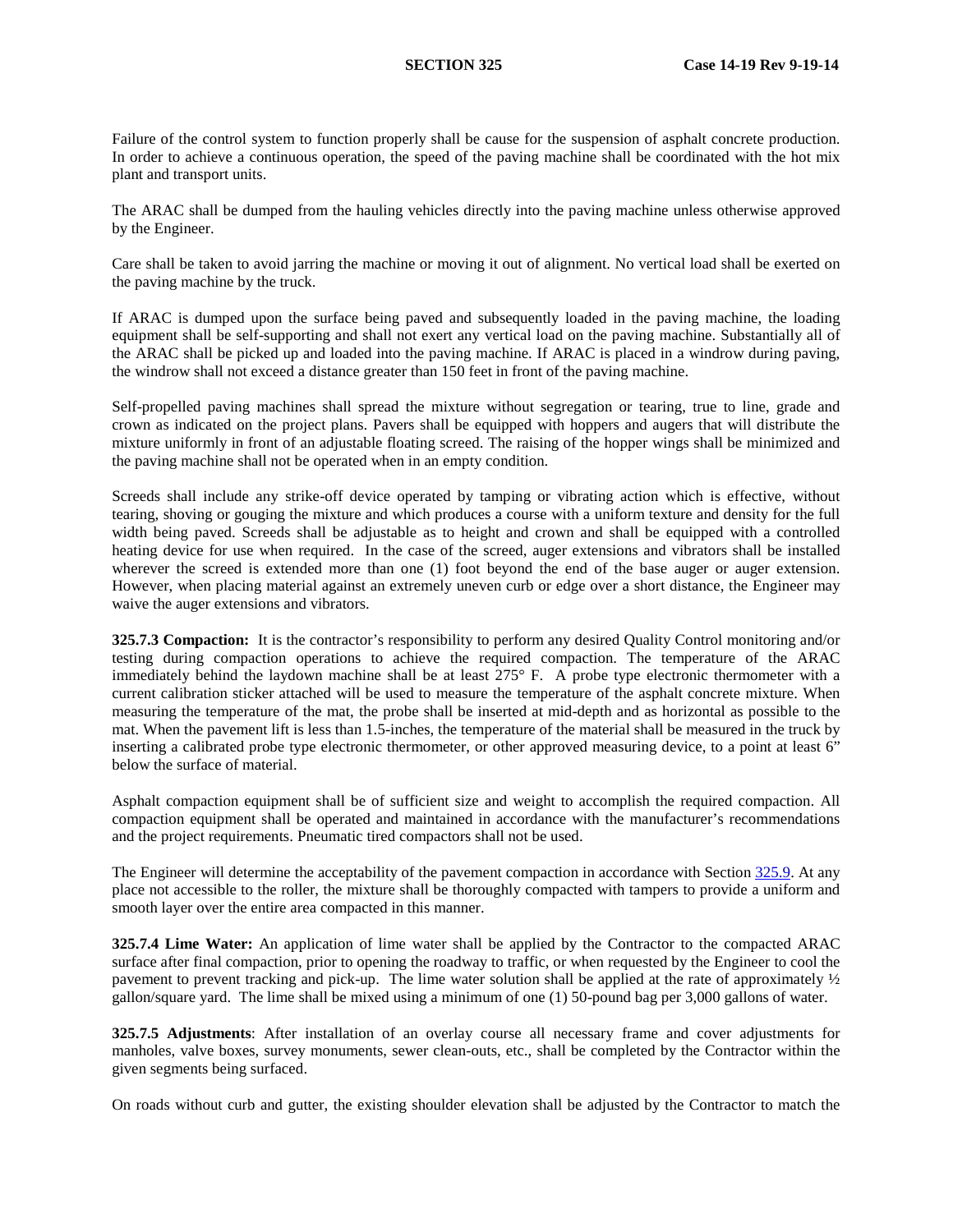elevation at the edge of new overlay and slope away from the new pavement surface at a rate that the existing quantity of shoulder material will allow. Shoulder material includes the existing shoulder, millings, untreated base materials, or a granular material approved by the Engineer. Shoulder material shall be compacted to a minimum of 95% of maximum density, determined in accordance with Section 301.3.

## <span id="page-18-0"></span>**325.8 QUALITY CONTROL:**

It is the contractor's responsibility to perform Quality Control monitoring and/or testing during ARAC production to achieve the required compaction and the required mix properties. The Engineer may obtain samples of any portion of any material at any point of the operations for his own use. Also, the Engineer may order that the use of any drying, proportioning or mixing equipment or the handling of any material be discontinued which, in his/her opinion, fails to produce a satisfactory mixture.

The ARAC produced shall conform to the requirements of the production tolerances established in Section 325.9. When the ARAC does not conform to the production tolerances, it shall be reported to the Engineer, and corrective quality control measures shall be implemented, or production shall cease immediately at no additional cost to the contracting Agency or Engineer.

#### <span id="page-18-1"></span>**325.9 ACCEPTANCE:**

**325.9.1 Acceptance Criteria:** The ARAC will be divided into lots for the purpose of acceptance. A lot shall be one day's production. Each lot shall be divided into sublots of 500 tons or fraction thereof. Tests used to determine acceptance will be performed by a laboratory accredited by the AASHTO Accreditation Program (AAP), for the tests being performed. The contracting agency shall provide an appropriately accredited laboratory or laboratories to perform the acceptance testing. The acceptance laboratory will take representative samples of the ARAC from each sublot to allow for determination of gradation, binder content, and air voids. Each sublot will be accepted based on the test data from the sample(s) from that sublot. All acceptance samples shall be taken using random locations or times designated by the Engineer in accordance with ASTM D3665. The laboratory shall use properly certified technicians in accordance with ASTM D3666, Section 7 (Personnel Qualifications).

**325.9.2 Gradation and Binder Content**: Acceptance testing for gradation and binder content will be performed in one of the following ways; A) Plant-based testing of the mineral aggregate and binder content using cold feed samples and a nuclear asphalt content gauge or B) End-product testing of the ARAC using an ignition furnace with the gradation being performed on the resulting aggregate. The specifics of these methods are detailed in the following subsections.

During production, the allowable deviations from the mix design gradation targets are listed in Table 325-1 below. The allowable production tolerances may fall outside of the mix design gradation bands.

| <b>TABLE 325-1</b>                                          |                                         |                   |
|-------------------------------------------------------------|-----------------------------------------|-------------------|
| <b>GRADATION ACCEPTANCE LIMITS FOR ASPHALT-RUBBER MIXES</b> |                                         |                   |
| Sieve Size                                                  | $1$ " & $1\frac{1}{2}$ " Lift Thickness | 2" Lift Thickness |
| 1 inch                                                      | 100%                                    | 100%              |
| $3/4$ inch                                                  | 100%                                    | 92-100%           |
| $1/2$ inch                                                  | 92-100%                                 | $\pm 6\%$         |
| $3/8$ inch                                                  | $\pm 6\%$                               | $\pm 6\%$         |
| No. 4                                                       | $\pm 6\%$                               | $\pm 6\%$         |
| No. 8                                                       | $\pm 6\%$                               | $\pm 6\%$         |
| No. 30                                                      | $+4\%$                                  | $+4%$             |
| No. 200                                                     | $+2\%$                                  | $+2\%$            |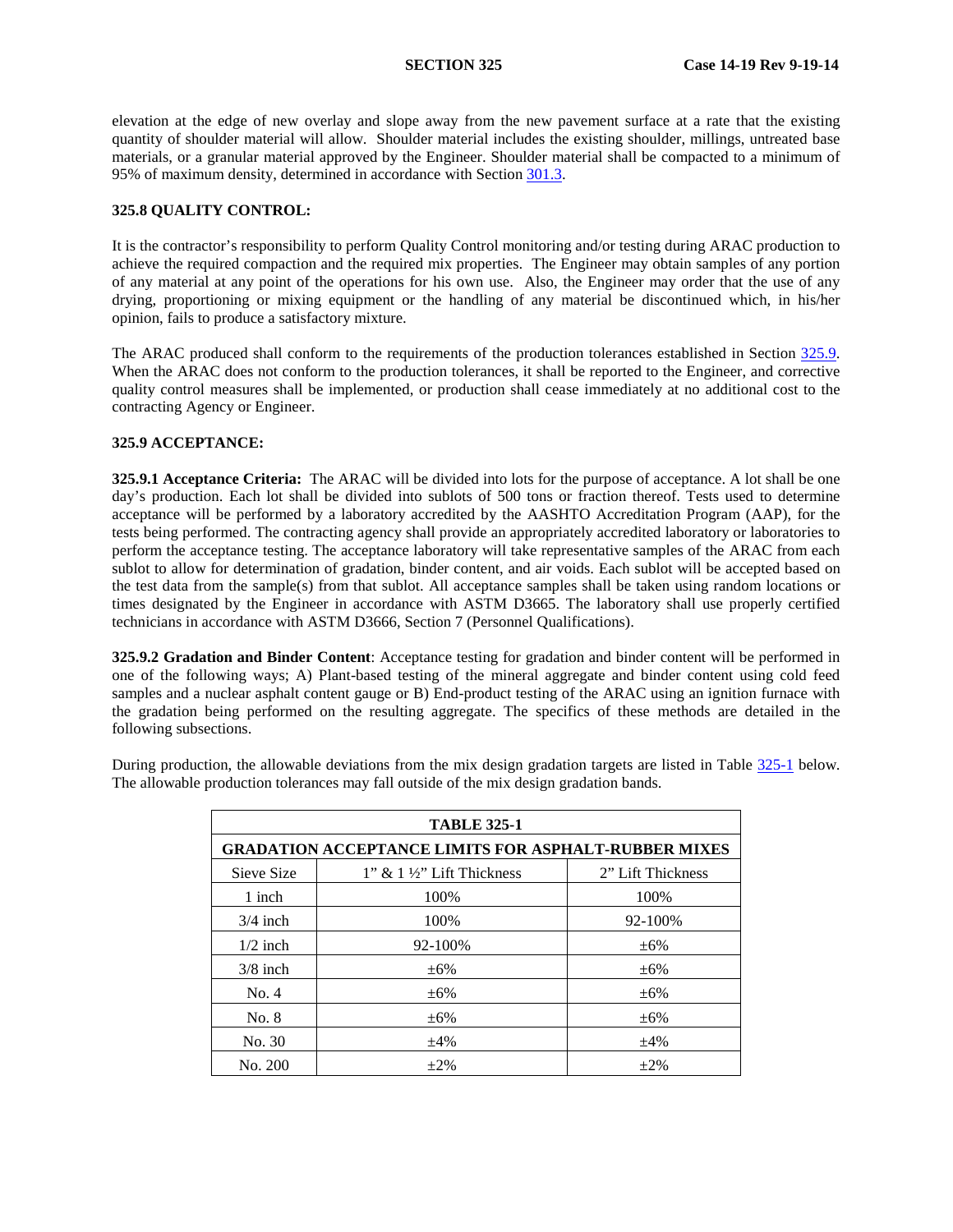## **325.9.2.1 Plant-Based Sampling and Testing**

**325.9.2.1.1 Mineral Aggregate Gradation**: The acceptance laboratory will take a sample of the mineral aggregate in accordance with the requirements of Arizona Test Method 105 on a random basis for each sublot. For batch plants, the sample shall be taken from the hot bins. For plants other than batch plants, the sample shall be taken from the cold feed belt. Samples will be taken by means of a sampling device which is capable of obtaining representative samples. The device, which shall be approved by the Engineer, shall be furnished by the contractor. In any shift that the production of ARAC is less than 500 tons, at least one sample will be taken.

Samples will be tested for conformance with the mix design gradation, with or without mineral admixture as appropriate, in accordance with the requirements of Arizona Test Method 201. If the results from a single acceptance sample fall outside of the acceptance limits in Table 325-1 a second sample shall be taken and if the second acceptance sample is also outside of the acceptance limits in Table 325-1 the Contractor shall cease production of asphalt concrete. Production shall not begin again until calibration test results verify that adjustments made to materials or proportions yield a gradation that falls within acceptance limits in Table 325-1.

**325.9.2.1.2 Binder Content**: During production of ARAC, the contractor shall maintain at the plant site a nuclear asphalt content gauge calibrated and operated in accordance with Arizona Test Method 421. At the discretion of the Engineer, the Owner may choose to prepare the calibration samples for use by the contractor. Under the observation of the Engineer, the contractor shall determine the ARB content by means of the nuclear asphalt content gauge a minimum of four times per full shift. The Engineer shall determine the times that the samples are taken. The contractor's technicians performing the testing, including the calibration of the nuclear gauge, shall meet the technician requirements given in the Arizona Department of Transportation (ADOT) System for the Evaluation of Testing Laboratories. The requirements may be obtained from ADOT Materials Group, 1221 North 21st Avenue, Phoenix, AZ 85009.Production of ARAC shall cease immediately and the plant and/or the nuclear asphalt content gauges re-calibrated if any single test result varies by an amount greater than  $\pm$  0.60%, or the average of three consecutive test results varies by an amount greater than  $\pm$  0.40%, from the mix design target. Material that has already been produced may be used on the project if the single test value representative of that material varies by an amount from  $\pm$  0.61% to  $\pm$  0.75%, inclusive, from the mix design target. Material that has already been produced may not be used on the project if the single test value representative of that material varies by an amount greater than  $\pm$  0.75% from the mix design target unless, by retesting, the material is found to be acceptable.

When there is cause to question the ARB content being obtained via nuclear asphalt content gauge, or if approved by the Engineer, the ARB content may be determined using inventory data provided by the supplier as detailed in the following paragraphs. This will only apply for plants providing ARAC exclusively for the subject project or if an asphalt cement tank is dedicated for the shift of ARAC production.

The determination of the actual ARB content by inventory methods may include weighing of asphalt cement deliveries, invoice quantities, volumetric tank measurements using a calibrated rod (tank stickings) corrected for temperature, computerized mass-flow meter, and accounting for wasted materials. If a computerized mass-flow meter is used, documentation of its calibration shall be submitted to the Engineer prior to ARAC production. At any time during ARAC production, the Engineer may require that a new calibration of the mass-flow meter be performed.

If there is a difference of greater than 0.2% ARB between the ARB content measured by nuclear asphalt content gauge testing and the actual ARB content as determined by inventory, the contractor may request that the ARB content be determined by inventory. The contractor must make such a request in writing within two working days after receiving the test results for the first day of ARAC production.

## **325.9.2.2 End Product Sampling and Testing**

**325.9.2.2.1 Mineral Aggregate Gradation and Binder Content**: The acceptance laboratory will take a sample of the asphalt concrete in accordance with the requirements of Section 2 or 4 of Arizona Test Methods 104 or AASHTO T-168 from each sublot. The minimum weight of the sample shall be 45 pounds. Asphalt binder content and gradation shall be determined in accordance with AASHTO T-308 using the ignition furnace for each sublot. The acceptance laboratory is responsible for obtaining the necessary materials and performing an ignition furnace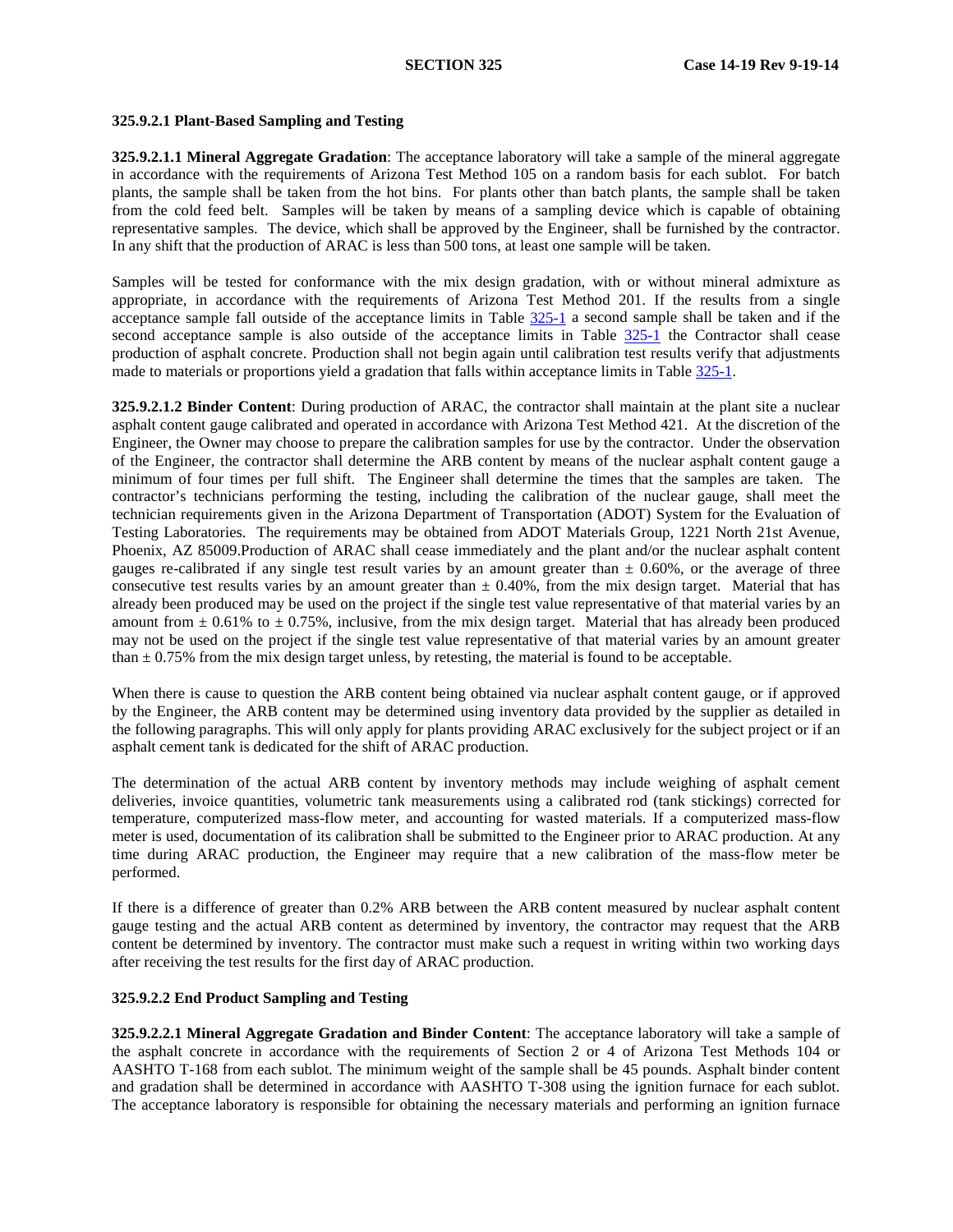calibration as outlined in AASHTO T-308 for each asphalt concrete mixture utilized on the project. The correction factor used for each test shall be clearly indicated on the report.

During production, the allowable deviations from the mix design gradation targets are listed in Table 325-1 above. The allowable production tolerances may fall outside of the mix design gradation bands.

If the results from a single acceptance sample fall outside of the acceptance limits in Table 325-1 a second sample shall be taken and if the second acceptance sample is also outside of the acceptance limits in Table 325-1 the Contractor shall cease production of asphalt concrete. Production shall not begin again until calibration test results verify that adjustments made to materials or proportions yield a gradation that falls within acceptance limits in Table 325-1.

If the asphalt binder content is within  $\pm 0.60\%$  of the mix design target value, the asphalt concrete will be paid for at the contract unit price. If the asphalt binder content deviates by more than  $\pm 0.60\%$  from the mix design target value. the deficient area will be evaluated within the sublot by coring at maximum intervals of 100 feet from the deficient sample. The asphalt content of the original deficient sample will be averaged with the asphalt binder content of the cores taken for re-evaluation to determine compliance with the acceptance requirements. If the resulting average of the asphalt binder content deviates by more than  $\pm$  0.60% from the mix design target value, then Table 325-2 shall apply to the sublot. Additional cores may be required to define the limits of the deficient area, and shall not be used for re-evaluating acceptance.

| <b>TABLE 325-2</b>                           |                                  |  |
|----------------------------------------------|----------------------------------|--|
| ARB CONTENT ACCEPTANCE AND PENALTIES         |                                  |  |
| Deviation from that permitted                | (\$ per ton of asphalt concrete) |  |
| Over 0.2% above that permitted               | Removal* or EA                   |  |
| Over $0.1\%$ to $0.2\%$ above that permitted | \$6.00                           |  |
| Over $0.0\%$ to $0.1\%$ above that permitted | \$2.00                           |  |
| Within permitted range                       | <b>Full Payment</b>              |  |
| Over 0.0% to 0.1% below that permitted       | \$2.00                           |  |
| Over $0.1\%$ to $0.2\%$ below that permitted | \$6.00                           |  |
| Over 0.2% below that permitted               | Removal* or EA                   |  |

NOTES: \*The Contractor shall remove and replace the entire sublot that is deficient. EA = Engineering Analysis per Section 325.9.6

**325.9.3 Marshall Air Voids**: For purposes of determining Marshall air voids, the acceptance laboratory will designate one sample of the ARAC in accordance with the requirements of Section 2(h) of Arizona Test Methods 104 or AASHTO T-168 for each day's production or as directed by the Engineer's. The minimum weight of the sample shall be 45 pounds. The bulk density shall be tested in accordance with AASHTO T-245. The maximum theoretical density shall be tested in accordance with the requirements of AASHTO T-209, including fan drying per AASHTO T-209 Section 11. Effective voids determined on the laboratory compacted specimens will be determined in accordance with the requirements of AASHTO T-269. Should the testing for effective air voids not meet the "Full Payment" or "No Corrective Action" requirements of Table [325-3](#page-15-0), additional testing for laboratory air voids on additional samples will be performed as necessary to determine the extent of the deficiency.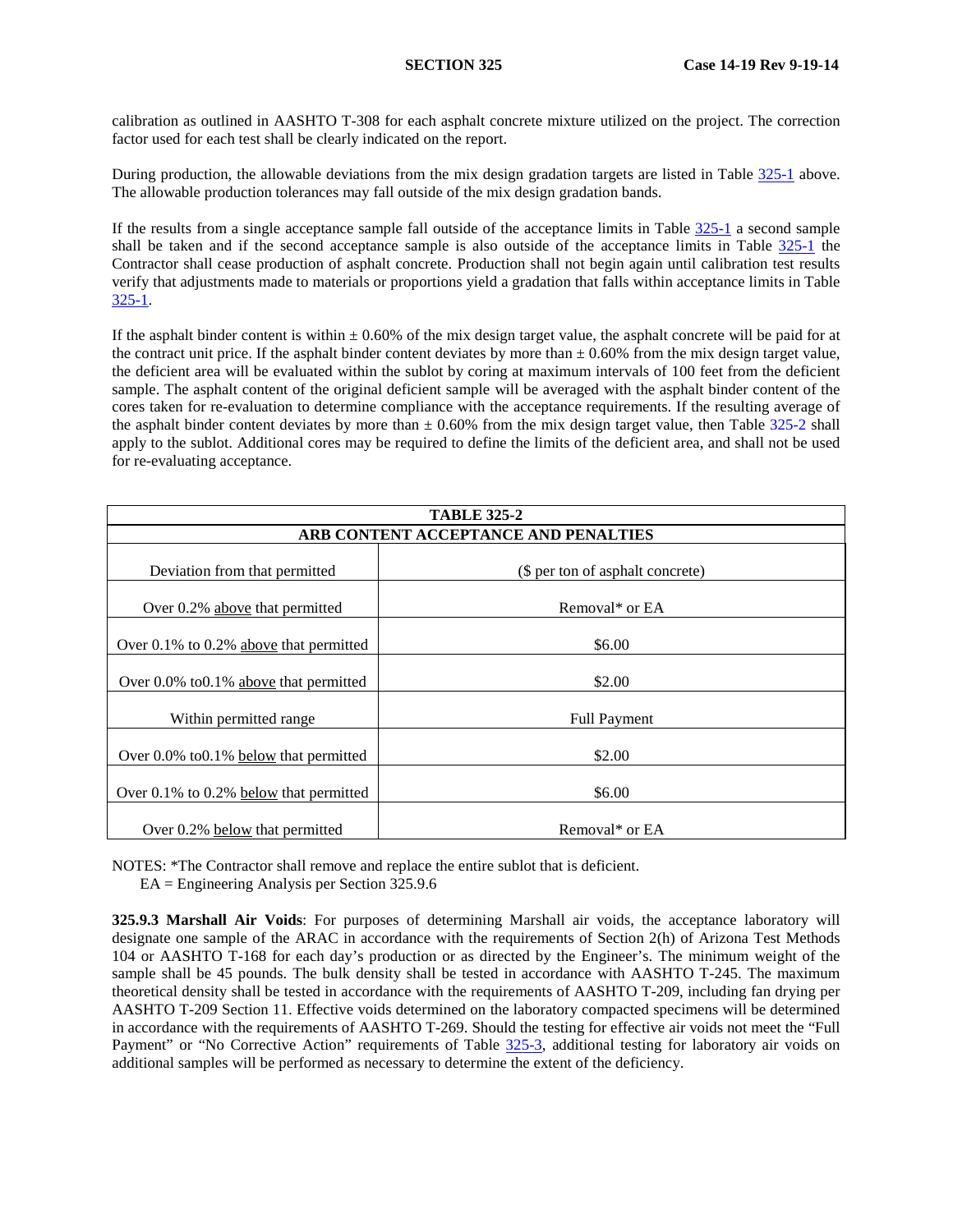| <b>TABLE 325-3</b>                                                        |                                                                          |                                                                 |  |
|---------------------------------------------------------------------------|--------------------------------------------------------------------------|-----------------------------------------------------------------|--|
| <b>LABORATORY VOIDS ACCEPTANCE AND PENALTIES</b>                          |                                                                          |                                                                 |  |
| Marshall Air Voids<br>(Measured at 75 blows)<br>Deviation from Mix Design | When the contracting agency is the<br>owner:<br><b>Payment Reduction</b> | When the contracting agency is not the<br>owner (i.e. permits): |  |
| Target                                                                    | (\$ per ton of asphalt concrete)                                         | Corrective Action                                               |  |
| $\pm$ 0% to 2.0%                                                          | <b>Full Payment</b>                                                      | No corrective action                                            |  |
| $\pm 2.1\%$ to 2.9%                                                       | \$1.00                                                                   | EA (see 325.9.5)                                                |  |
| $\pm$ 3.0% to 4.0%                                                        | \$2.50                                                                   | EA (see 325.9.5)                                                |  |
| $\pm$ Greater than 4.0%                                                   | Removal* or EA per 325.10.4                                              | Removal* or EA per 325.9.5                                      |  |

**325.9.4** Requests for Referee Testing as described in 325.10 will only be considered based on quality control test results performed by a laboratory accredited by the AASHTO Accreditation Program (AAP) for the tests being performed or a laboratory listed in the current ADOT Directory of Approved Materials Testing Laboratories for the set of tests in question. The laboratory shall use properly certified technicians in accordance with ASTM D3666, Section 7 (Personnel Qualifications).

**325.9.5 Density:** The temperature of ARAC just prior to compaction shall be at least 275° F. The Engineer may change the rolling procedure if in the Engineer's judgment the change is necessary to prevent picking up of the ARAC.

**325.9.5.1** E**quipment:** Asphalt compaction equipment shall be of sufficient size and weight to accomplish the required compaction. All compaction equipment shall be operated and maintained in accordance with the manufacturer's recommendations and the project requirements. The compactors shall be self -propelled and shall be operated with the drive wheel in the forward position. The compactors shall weigh not less than eight tons. Compactors shall not be used in the vibratory mode for courses of one inch or less in nominal thickness. The wheels of compactors shall be wetted with water, or if necessary soapy water, or a product approved by the Engineer to prevent the ARAC from sticking to the steel wheels during rolling

## <span id="page-21-0"></span>**325.9.5.2 Compaction Procedures**

**325.9.5.2.1 Pavement Lift Thickness 1 ½ Inches or Less:** Achieving the required compaction is the responsibility of the contractor. A minimum of three static steel-wheel compactors shall be provided; however, sufficient compactors must be provided so that the drums of the compactors when staggered will cover the entire width of the paving machine on the initial forward pass while a static compactor remains to complete final rolling. The roller(s) for final compaction shall follow as closely behind the initial breakdown as practical, such that a uniformly smooth surface is achieved. As many passes as are possible shall be made with the compactors before the temperature of the ARAC falls below 220° F.

At the Engineer's discretion, cores may be taken and used to evaluate thickness.

**325.9.5.2.2 Pavement Lift Thickness Greater than 1 ½ Inches:** Achieving the required compaction is the responsibility of the contractor. The number and types of rollers is the contractor's responsibility and shall be sufficient to meet these requirements. Initial breakdown rollers shall follow as closely behind the paving machine as practical. The roller(s) for final compaction shall follow as closely behind the initial breakdown as practical, such that a uniformly smooth surface is achieved.

Compaction will be determined using a correlated nuclear density gauge and will be monitored for acceptability continuously during construction. The density of the compacted mixture shall not be less than 95% of the laboratory unit weight composed of the same mixture compacted by the 75 blow method of AASHTO T-245 at the job mix design specified compaction temperature. The outside one foot of each pass of the pavement course or any unconfined edge will be excluded from testing. The Engineer may exclude areas from the compaction lot that are not accessible by normal compaction equipment.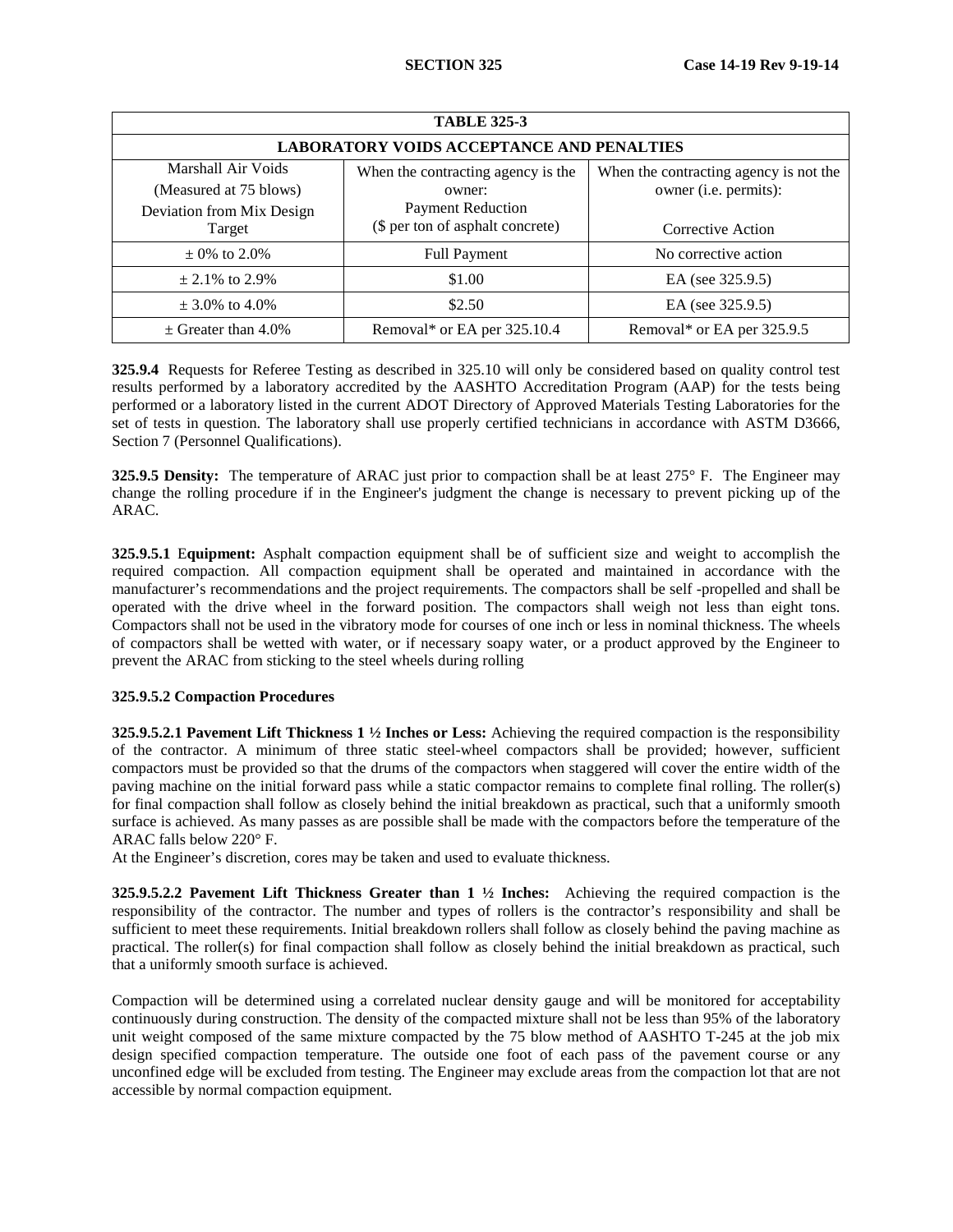Nuclear Density Gauge Correlation - During placement of the test strip or on the first day of paving, the pavement surface shall be tested with a nuclear density gauge at a minimum of four locations. These same locations shall then be cored, using a 4-inch diameter core barrel, and tested for bulk density (AASHTO T-166A, or T-275) and a correlation value developed between the nuclear density gauge and the asphalt cores.

At the Engineer's discretion, cores may be taken and used to evaluate density and/or thickness.

**325.9.5.3 Compacting Miscellaneous Items and Surfaces:** ARAC used in the construction of miscellaneous items and surfaces shall be compacted using compactors, hot-hand tampers, smoothing irons, mechanical vibrating hand tampers, or with other devices to the extent considered necessary by the Engineer.

**325.9.6 Engineering Analysis (EA)**: Within 10 working days after receiving notice that a lot or sublot of ARAC is deficient and is found to fall within the "Removal or EA" band per Table(s) [325-2](#page-15-0) or 325-3, the contractor may submit a written proposal (Engineering Analysis) to accept the material in place at the applicable penalties along with possible remediation(s) listed in the "Removal or EA" category. An Engineering Analysis can also be proposed for non-removal categories of "Corrective actions" when the contracting agency is not the owner (i.e. permits).

The Engineering Analysis shall contain an analysis of the anticipated performance of the ARAC if left in place. The Engineering Analysis shall also detail the effect of any proposed corrective action to the material(s) in place as it relates to the in-place material's performance. The Engineering Analysis shall be performed by a professional engineer experienced in asphalt concrete testing and mix designs. If the lot or sublot is submitted for referee testing by the contractor, the ten working days allowed to prepare an engineering analysis will begin upon notification of referee test results.

When an Engineering Analysis recommends that a specific lot or sublot should not be removed, the Engineering Analysis will recommend that the following penalties (Table [325-4](#page-16-0)) be paid when the contracting agency is the owner, for the specific criteria being reviewed by the EA.

| <b>TABLE 325-4</b>                                                                                                        |                                                  |        |  |
|---------------------------------------------------------------------------------------------------------------------------|--------------------------------------------------|--------|--|
| <b>ENGINEERING ANALYSIS PENALTIES for REMOVAL* LOTS/SUBLOTS LEFT IN-PLACE</b>                                             |                                                  |        |  |
| <b>Penalty When Contracting</b><br><b>Acceptance Criteria</b><br><b>Acceptance Limits</b><br>Agency is the Owner (\$/Ton) |                                                  |        |  |
| Laboratory Air Voids (Measured at 75<br>blows)                                                                            | Deviation from Target Greater<br>Than $\pm$ 4.0% | \$3.75 |  |

Within 15 working days, the Engineer will determine whether or not to accept the contractor's proposed Engineering Analysis.

## <span id="page-22-0"></span>**325.10 REFEREE:**

In the event the contractor elects to question the acceptance test results for laboratory air voids, the Contractor may make a written request for additional testing of the affected material. Any request for referee testing must describe the contractor's reasons for questioning the validity of the original acceptance results and must clearly describe which set of acceptance tests are in question. The Contractor will engage an independent laboratory (at the Contractor's own expense) who is accredited by AAP in all of the acceptance test methods. The independent laboratory shall be acceptable to the Engineer and shall perform a new set of acceptance tests as required by Section [325.9.2.3](#page-21-0) representing the area or set of tests in question. The results of these determinations will be binding on both the contractor and the agency.

These tests will include Marshall unit weight, maximum theoretical unit weight, and laboratory air voids. Samples for referee testing shall come from representative samples obtained from the completed pavement, as directed by the Engineer.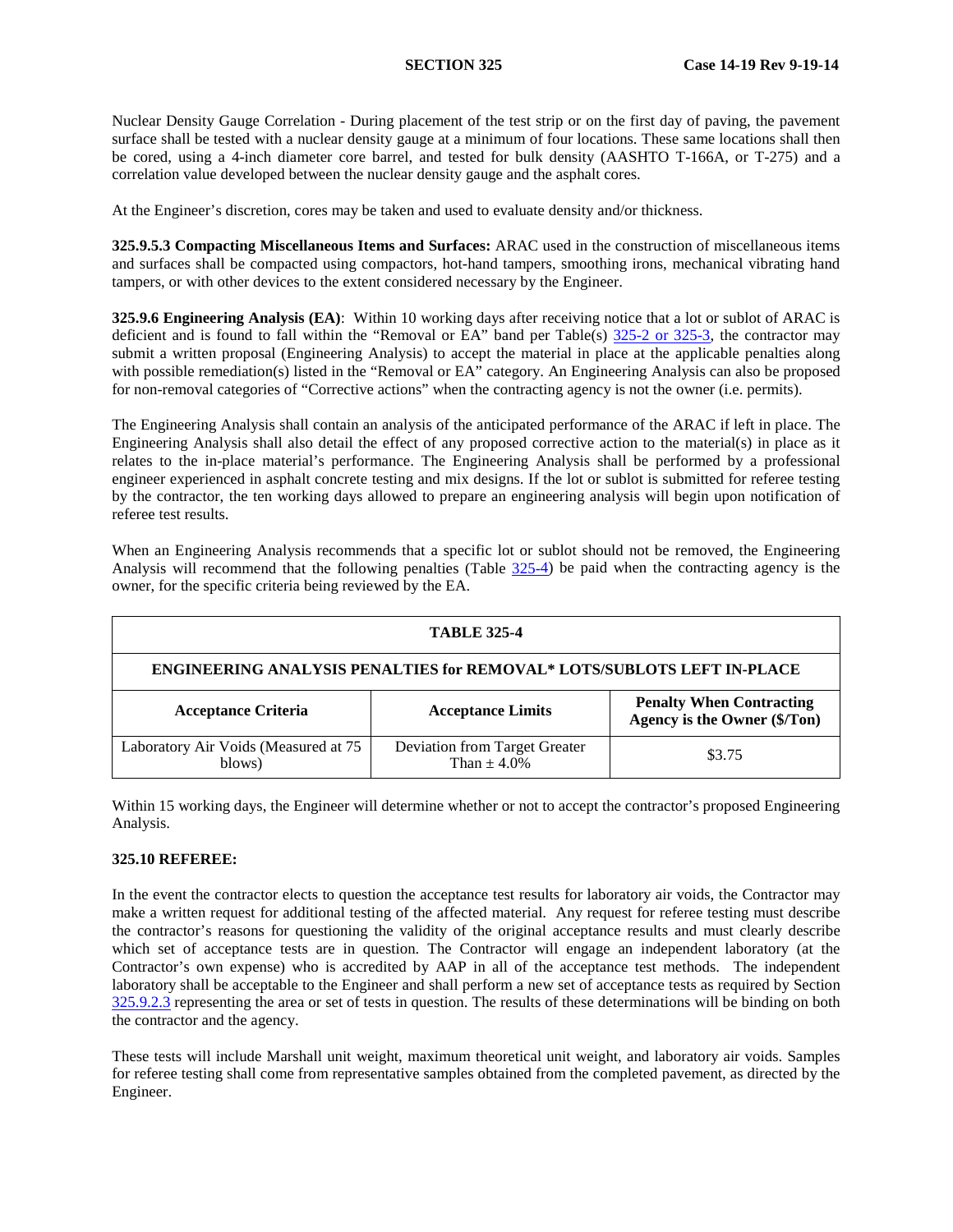The number of samples taken will be the same as specified in Section [325.9.2.3.](#page-21-0) The independent laboratory shall compile the test results and transmit them to both the Engineer and the contractor. The independent laboratory shall include a report signed by an Engineer registered in the State of Arizona, who is experienced in asphalt concrete testing and mix design development. The signed report shall give an opinion that the material evaluated either does or does not comply with project specifications, shall clearly describe any deficiencies, and the results will be binding between all parties.

### **325.11 MEASUREMENT:**

ARAC shall be measured by the ton, for the mixture actually used, which shall include the required quantities of mineral aggregates, filler material, asphalt-rubber binder and admixture.

Application of Lime Water shall be measured by the square yard. The measured area shall be the area of ARAC pavement to which the lime water is applied. The measured area shall only be counted one time regardless of the number of applications applied to the ARAC pavement section.

Shoulder adjustment to match the new pavement surface elevation shall not be measured. The cost of this work shall be included in the price paid for ARAC or other related pay items.

## **325.12 PAYMENT:**

Payment for Asphalt Milling will be as specified in Section 317.

Payment for tack coat will be by the ton diluted, based on the rate of application, as directed by the Engineer.

Payment for ARAC will be at the contract unit price, complete in place.

Application of Lime Water as approved by the Engineer will be paid at the contract unit price.

Payment for frame and cover adjustments will be at the contract unit prices specified in the proposal.

*- End of Section -*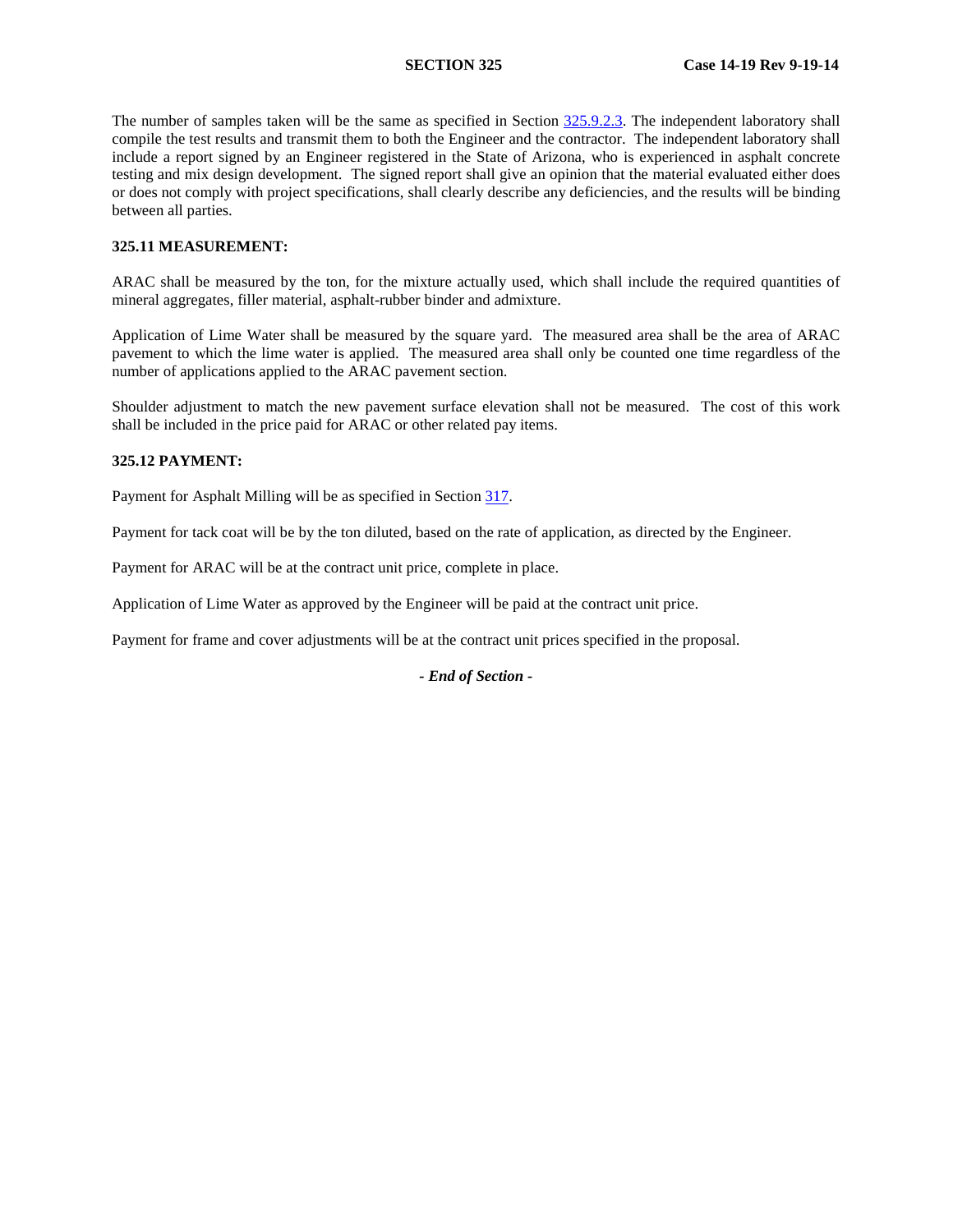### **ASPHALT-RUBBER ASPHALT CONCRETE**

## **717.1 DESCRIPTION:**

The work under this section shall consist of furnishing, proportioning and mixing all the ingredients necessary to produce an asphalt-rubber Asphalt Concrete (ARAC) material. ARAC mixes may be used for low or high traffic conditions, as determined by the agency. Low traffic conditions are conditions where the asphalt mix will be subject to low volume and low weight vehicle usage. Examples of this condition are residential streets, most parking lots and residential minor collector streets. High traffic conditions are conditions where the asphalt mix will be subject to high volume and/or heavy weight vehicle usage as found on major collector, arterial and commercial streets. Street classifications (i.e. minor collector and major collector) shall be determined by the specifying agency.

# **717.2 MATERIALS:**

**717.2.1 Asphalt-Rubber Binder (ARB):** The blended ARB shall meet the criteria listed below. The ARB may be blended in a dedicated blending and storage unit connected to the hot plant or at the asphalt binder supplier's facility.

**717.2.1.1 Asphalt Cement:** Asphalt cement shall conform to the requirements of Section 711.

**717.2.1.2 Crumb Rubber:** Crumb Rubber shall meet the gradation requirements as shown in Tabl[e 717-1](#page-24-0) below when tested in accordance with Arizona Test Method 714.

<span id="page-24-0"></span>

| <b>TABLE 717-1</b><br><b>GRADATION REQUIREMENTS OF CRUMB RUBBER</b> |            |  |
|---------------------------------------------------------------------|------------|--|
|                                                                     |            |  |
| $2.36$ mm $(#8)$                                                    |            |  |
| $2.00$ mm $(\text{\#}10)$                                           | 100        |  |
| $1.18$ mm $(\text{\#}16)$                                           | $65 - 100$ |  |
| 600 $\mu$ m (#30)                                                   | $20 - 100$ |  |
| 300 $\mu$ m (#50)                                                   | $0 - 45$   |  |
| $75 \mu m$ (#200)                                                   | $0 - 5$    |  |

The crumb rubber shall have a specific gravity of  $1.15 \pm 0.05$  and shall be free of wire or other contaminating materials, and shall contain not more than 0.5 percent fabric. Calcium carbonate, up to four percent by weight of the crumb rubber, may be added to prevent the particles from sticking together.

Certificates of Compliance conforming to Arizona State Department of Transportation Standard Specifications for Road and Bridge Construction Section 106.05 shall be submitted. In addition, the Certificates shall confirm that the rubber is a crumb rubber, derived from processing at ambient temperature, whole scrap tires or shredded tire materials; and the tires from which the crumb rubber is produced is taken from automobiles, trucks, or other equipment owned and operated in the United States. The Certificates shall also verify that the processing does not produce, as a waste product, casings or other round tire material that can hold water when stored or disposed of above the ground. The crumb rubber to be used in asphalt-rubber binderARB shall be the type produced through a process of mechanical grinding at ambient temperature. Use of crumb rubber granules produced from a cryogenic process is prohibited.

**717.2.1.3 Asphalt-RubberARB Proportions and Properties:** Ground crumb rubber in ARB shall be a minimum of 18 percent by weight of total binder,

ARB shall be Type 1 unless otherwise specified and conform to the requirements of Table 717-2 below: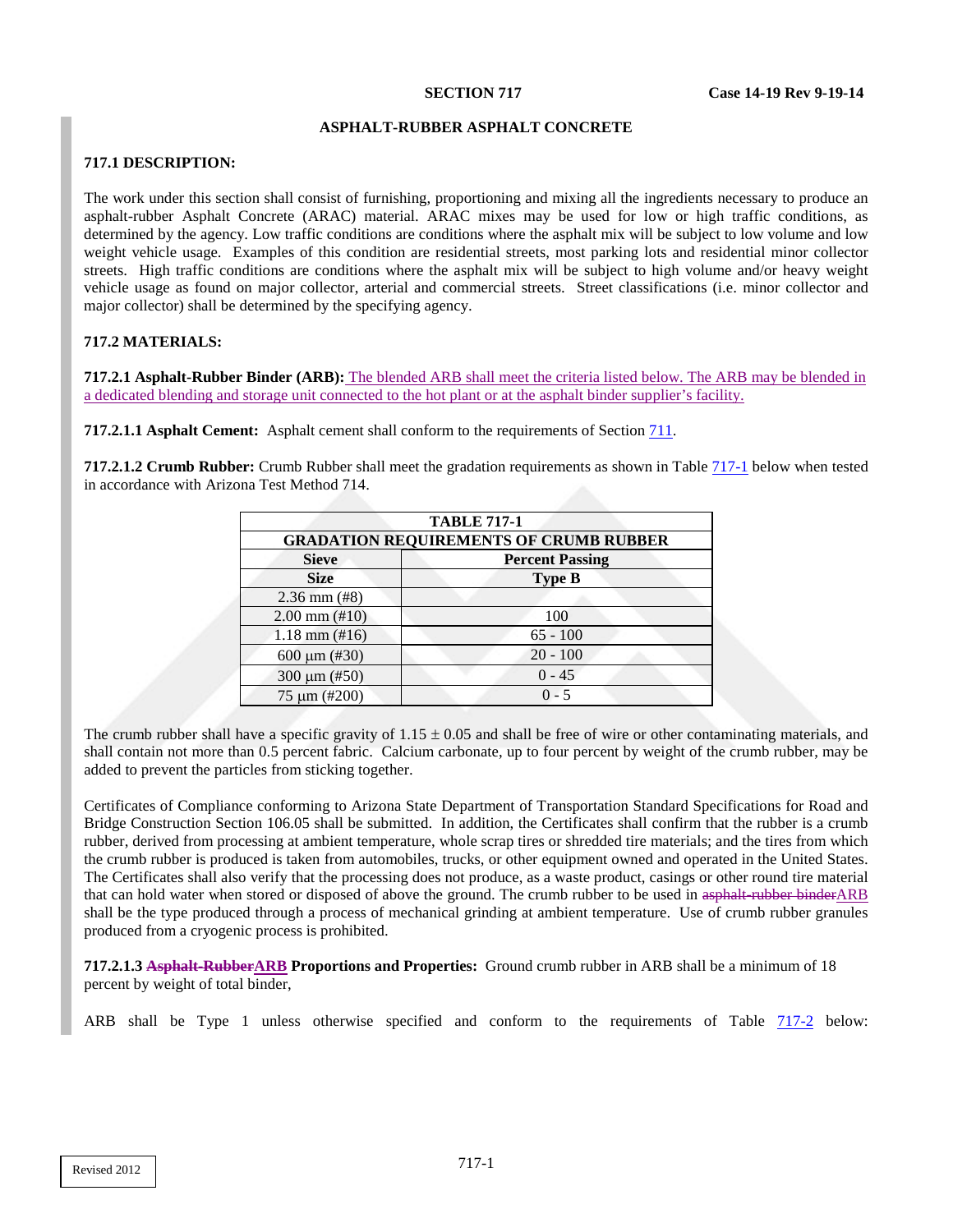| <b>TABLE 717-2</b>                                                                    |                 |                 |                 |
|---------------------------------------------------------------------------------------|-----------------|-----------------|-----------------|
| <b>PHYSICAL PROPERTIES OF ASPHALT RUBBER BINDERARB</b>                                |                 |                 |                 |
|                                                                                       | Requirement     |                 |                 |
| <b>Property</b>                                                                       | <b>Type I</b>   | Type 2          | Type 3          |
| Grade of base asphalt cement                                                          | <b>PG 64-16</b> | <b>PG 58-22</b> | <b>PG 52-28</b> |
| Rotational Viscosity*; 350° F, Pascal seconds                                         | $1.5 - 4.0$     | $1.5 - 4.0$     | $1.5 - 4.0$     |
| Penetration; $39^{\circ}$ F ( $4^{\circ}$ C), $200g$ , 60 sec.<br>(ASTM D5); dmm, min | 10              | 15              | 25              |
| Softening Point; (ASTM D36); °F, min.                                                 | 135             | 130             | 125             |
| Resilience; 77°F<br>(ASTM D3407); %,min                                               | 25              | 20              | 15              |

\* The Viscometer used must be a hand held rotational viscometer, such as a Rion (formerly Haake) Model VT – 04, or an equivalent, using Rotor No. 1. The rotor, while in the off position, shall be completely immersed in the binder at a temperature from 350° to 355° F for a minimum heat equilibrium period of 60 seconds, and an average viscosity determined from three separate constant readings  $(± 0.5$  pascal-seconds) taken within a 30 second time frame with the viscotester level during testing and turned off between readings. Continuous rotation of the rotor may cause thinning of the material immediately in contact with the rotor, resulting in erroneous results.

**717.2.1.4 Asphalt-Rubber BinderARB Design:** At least two weeks prior to paving, the Contractor shall submit an ARB design prepared by an ADOT approved laboratory. Such design shall meet the requirements specified herein. The design shall show the values obtained from the required tests, along with the following information: percent, grade and source of the asphalt cement used; and percent, gradation and source(s) of the crumb rubber used, as well as the ARB blending location; on-site or at the asphalt binder supplier's facility.

**717.2.2 Aggregate:** Coarse and fine aggregates shall conform to the applicable requirements of Tables  $\frac{717-3}{17-4}$  and  $\frac{717-4}{17-4}$ below. Coarse mineral aggregate shall consist of crushed gravel, crushed rock, or other approved inert material with similar characteristics, or a combination thereof, conforming to the requirements of these specifications.

Coarse aggregate is material retained above the Number 8 sieve and fine aggregate is material passing the Number 8 sieve. Aggregates shall be free of deleterious materials, clay balls, and adhering films or other material that prevent thorough coating with the asphalt cement. Mineral aggregate shall conform to the following requirements when tested in accordance with the applicable test methods.

<span id="page-25-0"></span>

| <b>TABLE 717-3</b>                |                           |                        |  |
|-----------------------------------|---------------------------|------------------------|--|
| MIX DESIGN GRADATION REQUIREMENTS |                           |                        |  |
| <b>Overlay Thickness</b>          | $1''$ & $1 - \frac{1}{2}$ | 2"                     |  |
| <b>Sieve Size</b>                 | <b>Percent Passing</b>    | <b>Percent Passing</b> |  |
| $1''(25 \text{ mm})$              | 100                       | 100                    |  |
| $\frac{3}{4}$ " (19 mm)           | 100                       | 95-100                 |  |
| $\frac{1}{2}$ (12.5 mm)           | 95-100                    | 78-92                  |  |
| $\frac{3}{8}$ " (9.5 mm)          | 78-92                     | 61-75                  |  |
| No. 4 (4.75 mm)                   | 28-45                     | $30-40$                |  |
| No. 8 (2.36 mm)                   | $15 - 25$                 | $15 - 25$              |  |
| No. $30(600 \,\mu m)$             | $5 - 15$                  | $5 - 15$               |  |
| No. 200 (75 µm)                   | $3.0 - 7.0$               | $2.0 - 6.0$            |  |

The combined aggregate properties shall conform to the requirements of Table  $717-4$  below.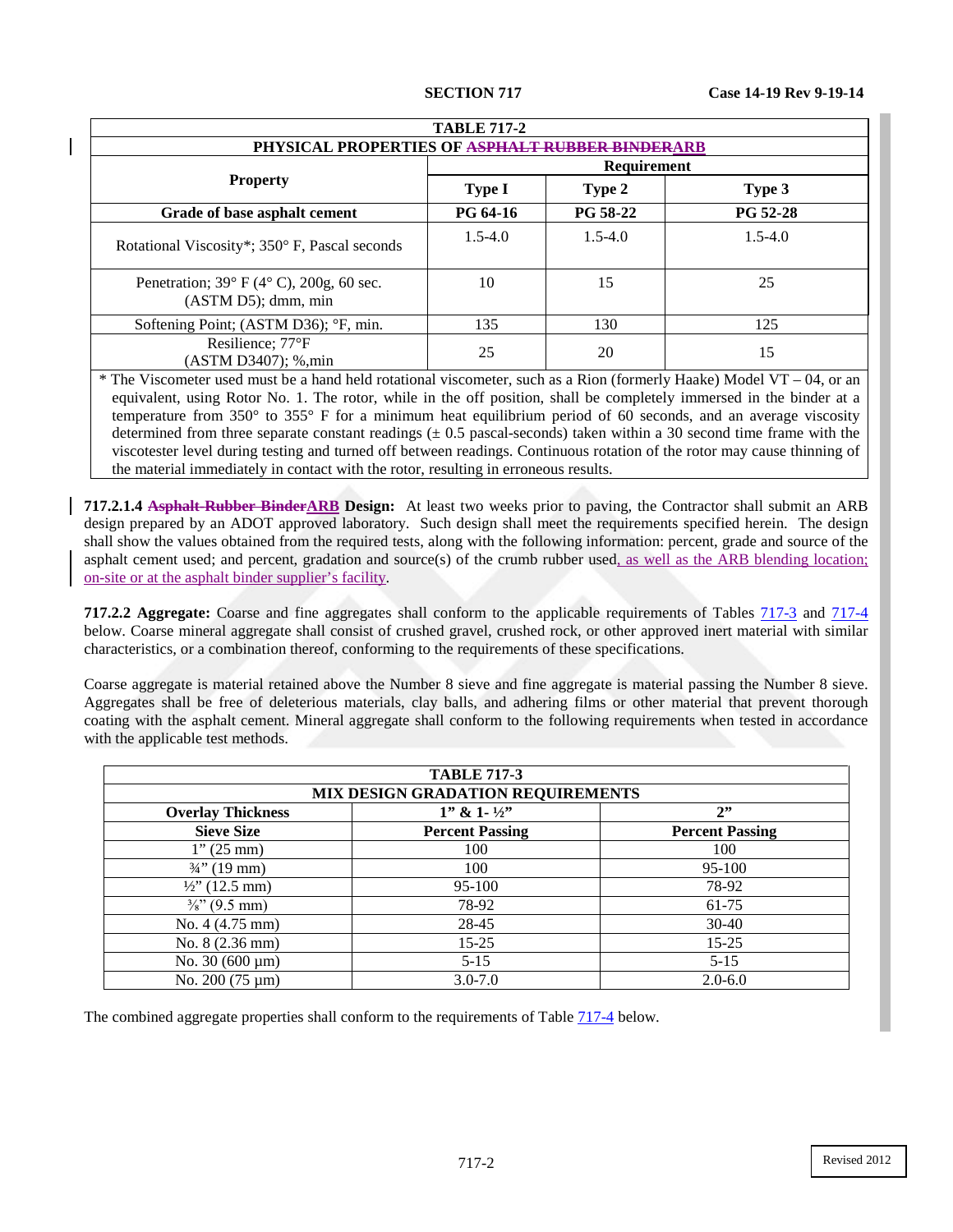<span id="page-26-0"></span>

| <b>TABLE 717-4</b>                        |                    |                                                         |  |
|-------------------------------------------|--------------------|---------------------------------------------------------|--|
| <b>COARSE/FINE AGGREGATE REQUIREMENTS</b> |                    |                                                         |  |
| <b>Characteristics</b>                    | <b>Test Method</b> | <b>Requirements</b>                                     |  |
| Fractured Faces, % (Plus No. 8)           | $ARIZ-212$         | 85, 1 fracture<br>80, 2 or more                         |  |
| Uncompacted Voids, %                      | ARIZ-247           | 45.0 (High Traffic Volume)<br>42.0 (Low Traffic Volume) |  |
| Sand Equivalent (Minus No. 4)             | AASHTO T-176       | 65 minimum                                              |  |
| Plasticity Index                          | AASHTO T-89 & T-90 | Non Plastic                                             |  |
| L.A. Abrasion, % Loss                     | AASHTO T-96        | 9 max. @ 100 Rev.<br>40 max. @ 500 Rev.                 |  |
| Combined Bulk Specific Gravity            | $AI$ MS-2          | 2.35-2.85                                               |  |
| Combined Water Absorption, %              | $AI$ MS-2          | $0 - 2.5$                                               |  |

**717.2.3 Mineral Admixture:** Mineral admixture used in ARAC shall be dry hydrated lime conforming to the requirements of ASTM C1097 or Portland cement conforming to ASTM C150 for Type II, or ASTM C595 for Type IP. The minimum mineral admixture content will be 1.0percent, by weight of total aggregate.

## **717.3 MIX DESIGN REQUIREMENT:**

**717.3.1 General:** The mix design for ARAC shall be prepared by a laboratory that is accredited through the AASHTO Accreditation Program (AAP) in Hot Mix Asphalt Aggregates and Hot Mix Asphalt. The laboratory shall be under the direct supervision of a Civil Engineer, registered by the State of Arizona, and who is listed by ADOT as a "Qualified Asphalt Concrete Mix Design Engineer" within ADOT's latest list of approved laboratories. The latest list of approved laboratories is available on ADOT's web page: [http://www.azdot.gov/highways/materials/quality\\_assurance.asp.](http://www.azdot.gov/highways/materials/quality_assurance.asp)

The date of the design shall not be older than two years from the date of submittal, unless supportive documentation is provided and approved by the Engineer.

The mix design method used shall be in accordance with the Marshall Mix procedure, 75 blows, as described in Arizona Test Method 832 "Marshall Mix Design Method for Asphaltic Concrete (Asphalt Rubber) [AR-AC]". Mix designs are subject to approval by the Engineer.

<span id="page-26-1"></span>

| <b>17.3.4 MIX Design Criteria:</b> The fillx shall comply with the criteria in Table 717-3 below. |                                     |                     |  |
|---------------------------------------------------------------------------------------------------|-------------------------------------|---------------------|--|
|                                                                                                   | <b>TABLE 717-5</b>                  |                     |  |
|                                                                                                   | <b>MARSHALL MIX DESIGN CRITERIA</b> |                     |  |
| Criteria                                                                                          | Low Volume Traffic                  | High Volume Traffic |  |
| <b>Asphalt Rubber BinderARB Content</b>                                                           |                                     |                     |  |
| 1" and 1-1/2" Overlay Thickness                                                                   | 8.4% minimum                        | $8.0\%$ minimum     |  |
| 2" Overlay Thickness                                                                              | N/A                                 | 7.0% minimum        |  |
| Mixture Air Voids, %                                                                              | $3.5 - 4.5$                         | $4.5 - 5.5$         |  |
| Voids in Mineral Aggregate, %                                                                     | $19.0 \text{ min}$                  | $19.0 \text{ min}$  |  |

**Design Criteria:** The mix shall comply with the criteria in Table [717-5](#page-26-1) below.

The mix design report shall include the following elements as a minimum.

(1) The name and address of the testing organization and the person responsible for the mix design report.

Tensile Strength Ratio, AASHTO T-283 65% minimum 65% minimum 65% minimum Marshall Stability, pounds minimum and the solution of the solution of the solution of the solution of the solution of the solution of the solution of the solution of the solution of the solution of the solution of the sol Marshall Flow, 0.01 inch minimum 16 16 16

(2) The mix plant identification and/or location, as well as the supplier or producer name.

(3) The traffic condition (low or high traffic) and lift thickness.

(4) A description of all products that are incorporated in the ARAC along with the sources of all products, including the base asphalt bindercement, crumb rubber, mineral aggregate, and admixtures.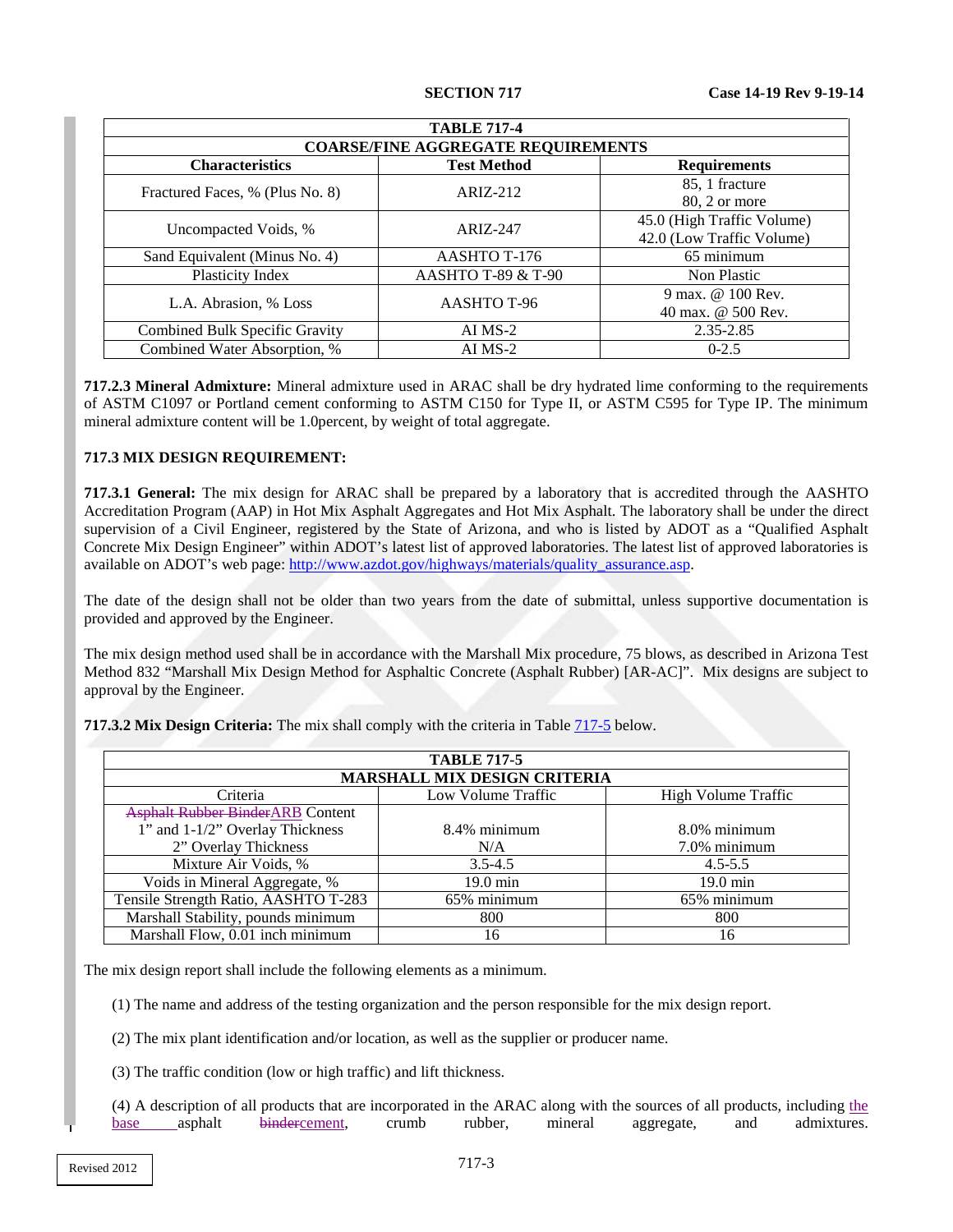### **SECTION 717 Case 14-19 Rev**

#### **9-19-14**

(5) The results of all testing, determinations, etc., such as: specific gravity and gradation, water absorption, sand equivalent, loss on abrasion, fractured coarse aggregate particles, Tensile Strength Ratio (AASHTO T-283), Marshall bulk density, stability and flow, asphalt absorption, percent air voids, voids in mineral aggregate. Historical abrasion values may be supplied on existing sources. The submittal should include a plot of the gradation on the Federal Highway Administration's 0.45 Power Gradation Chart and plots of the compaction curves.

(6) The laboratory mixing and compaction temperature ranges for the supplier and grade of asphalt-rubber binder ARB used within the mix design.

(7) A specific recommendation for design ARB content and any limiting conditions that may be associated with the use of the design, such as minimum percentages of crushed or washed fine aggregate.

(8) The supplier's product code, the laboratory Engineer's seal (signed and dated), and the date the design was completed.

(9) The ARB blend binder design.

The mix design shall be submitted to the Agency or Engineer by the Contractor/Supplier for which it was developed as part of his project submittals. Once the mix design has been approved by the agency or Engineer, the Contractor and/or his supplier shall not change plants nor utilize additional mixing plants without prior approval of the Engineer. Any changes in the plant operation, the producer's pit, the asphalt binder, including modifiers in the asphalt binderARB, or any other item that will cause an adjustment in the mix, shall be justification for a new mix design to be submitted.

- *End of Section* **-**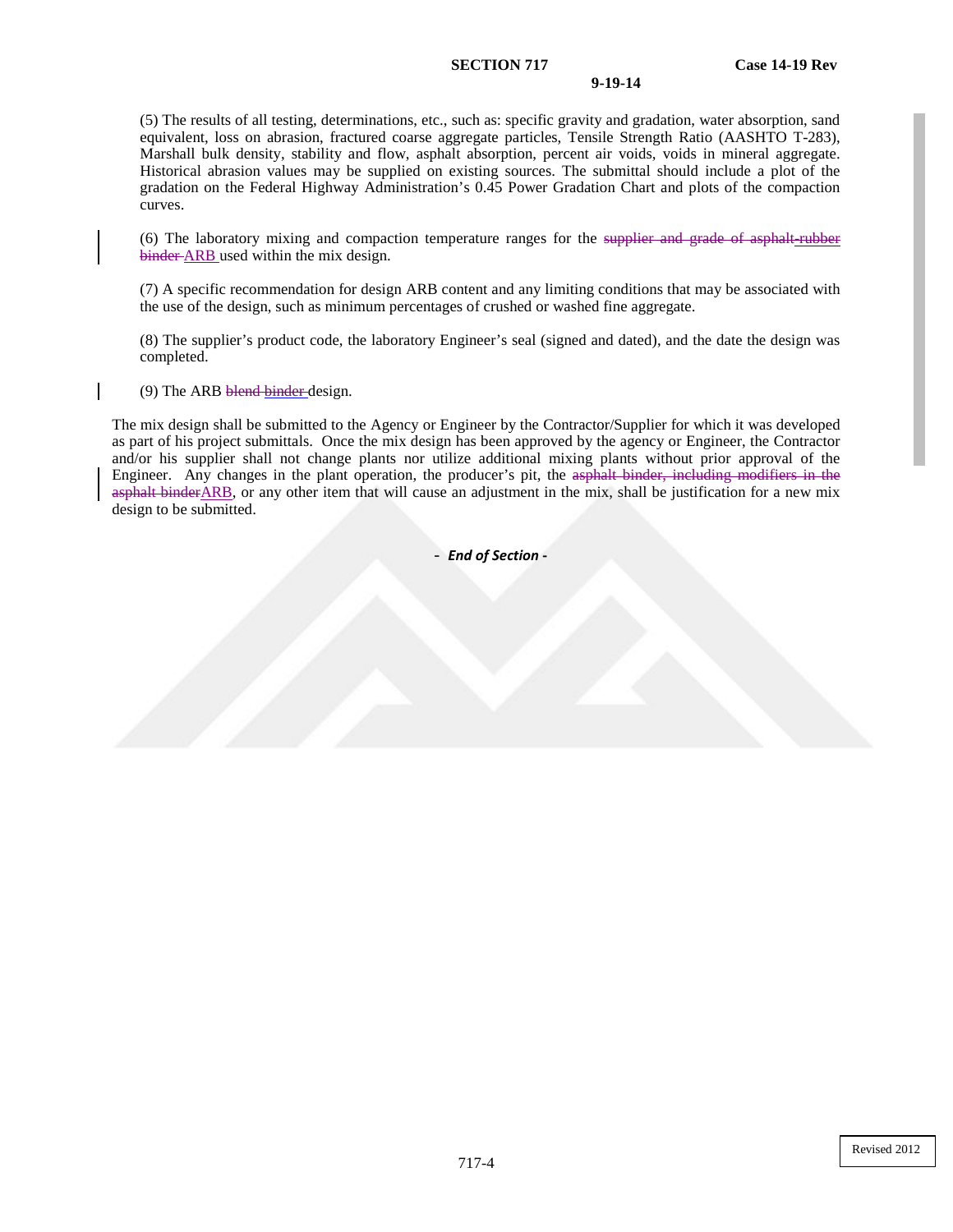### **ASPHALT-RUBBER ASPHALT CONCRETE**

## **717.1 DESCRIPTION:**

The work under this section shall consist of furnishing, proportioning and mixing all the ingredients necessary to produce an asphalt-rubber Asphalt Concrete (ARAC) material. ARAC mixes may be used for low or high traffic conditions, as determined by the agency. Low traffic conditions are conditions where the asphalt mix will be subject to low volume and low weight vehicle usage. Examples of this condition are residential streets, most parking lots and residential minor collector streets. High traffic conditions are conditions where the asphalt mix will be subject to high volume and/or heavy weight vehicle usage as found on major collector, arterial and commercial streets. Street classifications (i.e. minor collector and major collector) shall be determined by the specifying agency.

## **717.2 MATERIALS:**

**717.2.1 Asphalt-Rubber Binder (ARB):** The blended ARB shall meet the criteria listed below. The ARB may be blended in a dedicated blending and storage unit connected to the hot plant or at the asphalt binder supplier's facility.

**717.2.1.1 Asphalt Cement:** Asphalt cement shall conform to the requirements of Section 711.

**717.2.1.2 Crumb Rubber:** Crumb Rubber shall meet the gradation requirements as shown in Tabl[e 717-1](#page-28-0) below when tested in accordance with Arizona Test Method 714.

<span id="page-28-0"></span>

| <b>TABLE 717-1</b><br><b>GRADATION REQUIREMENTS OF CRUMB RUBBER</b> |               |  |
|---------------------------------------------------------------------|---------------|--|
|                                                                     |               |  |
| <b>Size</b>                                                         | <b>Type B</b> |  |
| $2.36$ mm $(#8)$                                                    |               |  |
| $2.00 \text{ mm} (\text{\#}10)$                                     | 100           |  |
| $1.18$ mm $(\text{\#}16)$                                           | $65 - 100$    |  |
| 600 $\mu$ m (#30)                                                   | $20 - 100$    |  |
| 300 $\mu$ m (#50)                                                   | $0 - 45$      |  |
| 75 µm (#200)                                                        | $0 - 5$       |  |

The crumb rubber shall have a specific gravity of  $1.15 \pm 0.05$  and shall be free of wire or other contaminating materials, and shall contain not more than 0.5 percent fabric. Calcium carbonate, up to four percent by weight of the crumb rubber, may be added to prevent the particles from sticking together.

Certificates of Compliance conforming to Arizona State Department of Transportation Standard Specifications for Road and Bridge Construction Section 106.05 shall be submitted. In addition, the Certificates shall confirm that the rubber is a crumb rubber, derived from processing at ambient temperature, whole scrap tires or shredded tire materials; and the tires from which the crumb rubber is produced is taken from automobiles, trucks, or other equipment owned and operated in the United States. The Certificates shall also verify that the processing does not produce, as a waste product, casings or other round tire material that can hold water when stored or disposed of above the ground. The crumb rubber to be used in ARB shall be the type produced through a process of mechanical grinding at ambient temperature. Use of crumb rubber granules produced from a cryogenic process is prohibited.

**717.2.1.3 ARB Proportions and Properties:** Ground crumb rubber in ARB shall be a minimum of 18 percent by weight of total binder,

ARB shall be Type 1 unless otherwise specified and conform to the requirements of Table 717-2 below: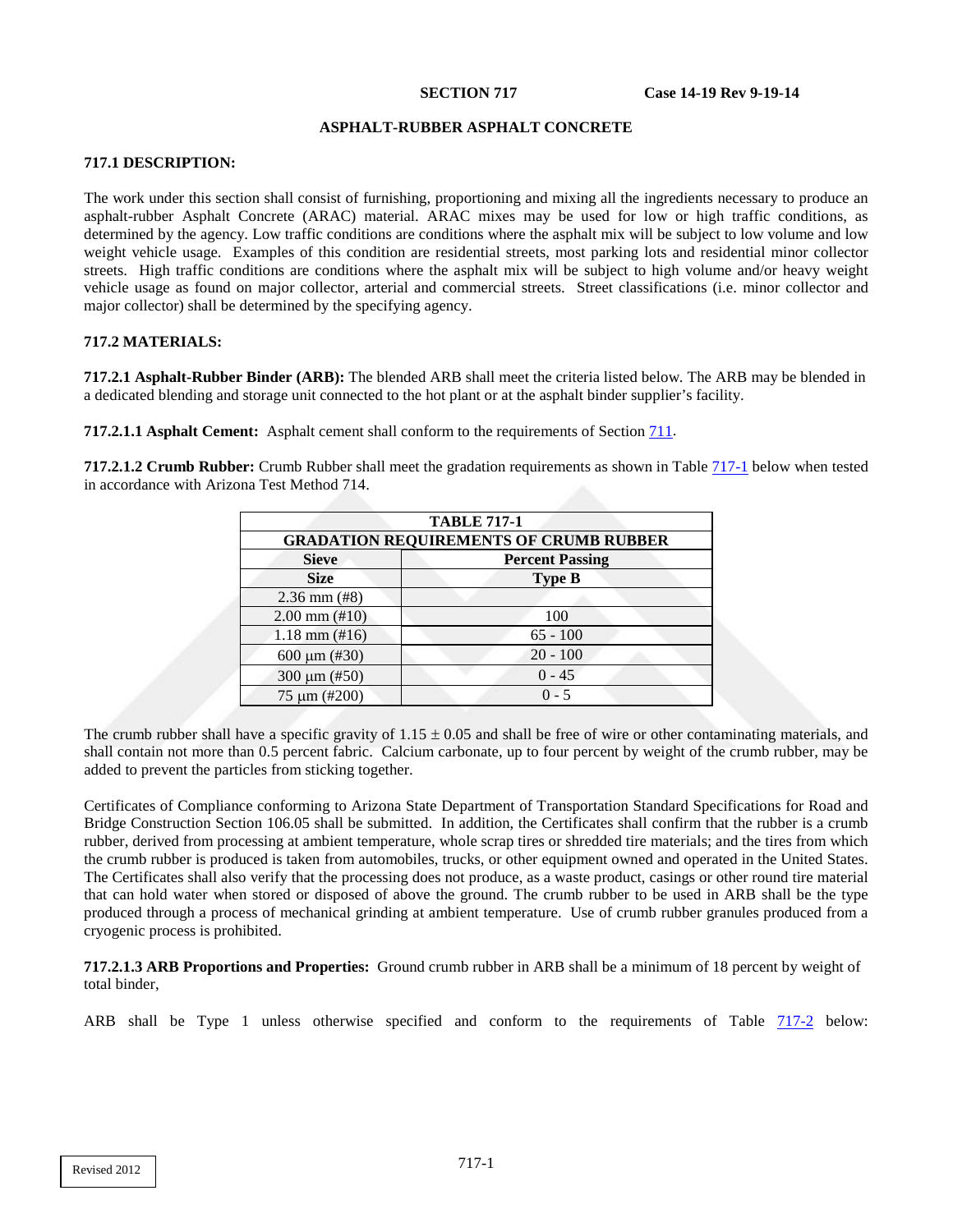| <b>TABLE 717-2</b>                                                                                        |                    |                 |                           |
|-----------------------------------------------------------------------------------------------------------|--------------------|-----------------|---------------------------|
| PHYSICAL PROPERTIES OF ARB                                                                                |                    |                 |                           |
|                                                                                                           | <b>Requirement</b> |                 |                           |
| <b>Property</b>                                                                                           | <b>Type I</b>      | Type 2          | Type 3                    |
| Grade of base asphalt cement                                                                              | <b>PG 64-16</b>    | <b>PG 58-22</b> | <b>PG 52-28</b>           |
| Rotational Viscosity*; 350° F, Pascal seconds                                                             | $1.5 - 4.0$        | $1.5 - 4.0$     | $1.5 - 4.0$               |
| Penetration; $39^{\circ}$ F ( $4^{\circ}$ C), $200g$ , 60 sec.<br>$(ASTM D5);$ dmm, min                   | 10                 | 15              | 25                        |
| Softening Point; (ASTM D36); °F, min.                                                                     | 135                | 130             | 125                       |
| Resilience; 77°F<br>(ASTM D3407); %,min                                                                   | 25                 | 20              | 15                        |
| * The Viscometer used must be a hand held rotational viscometer, such as a Rion (formerly Haake) Model VT |                    |                 | $\Omega$<br>$\alpha$ r an |

The Viscometer used must be a hand held rotational viscometer, such as a Rion (formerly Haake) Model VT – 04, or an equivalent, using Rotor No. 1. The rotor, while in the off position, shall be completely immersed in the binder at a temperature from 350° to 355° F for a minimum heat equilibrium period of 60 seconds, and an average viscosity determined from three separate constant readings  $(\pm 0.5$  pascal-seconds) taken within a 30 second time frame with the viscotester level during testing and turned off between readings. Continuous rotation of the rotor may cause thinning of the material immediately in contact with the rotor, resulting in erroneous results.

**717.2.1.4 ARB Design:** At least two weeks prior to paving, the Contractor shall submit an ARB design prepared by an ADOT approved laboratory. Such design shall meet the requirements specified herein. The design shall show the values obtained from the required tests, along with the following information: percent, grade and source of the asphalt cement used; and percent, gradation and source(s) of the crumb rubber used, as well as the ARB blending location; on-site or at the asphalt binder supplier's facility.

**717.2.2 Aggregate:** Coarse and fine aggregates shall conform to the applicable requirements of Tables [717-3](#page-29-0) and [717-4](#page-30-0) below. Coarse mineral aggregate shall consist of crushed gravel, crushed rock, or other approved inert material with similar characteristics, or a combination thereof, conforming to the requirements of these specifications.

Coarse aggregate is material retained above the Number 8 sieve and fine aggregate is material passing the Number 8 sieve. Aggregates shall be free of deleterious materials, clay balls, and adhering films or other material that prevent thorough coating with the asphalt cement. Mineral aggregate shall conform to the following requirements when tested in accordance with the applicable test methods.

<span id="page-29-0"></span>

| <b>TABLE 717-3</b>                |                           |                        |
|-----------------------------------|---------------------------|------------------------|
| MIX DESIGN GRADATION REQUIREMENTS |                           |                        |
| <b>Overlay Thickness</b>          | $1''$ & $1 - \frac{1}{2}$ | 2"                     |
| <b>Sieve Size</b>                 | <b>Percent Passing</b>    | <b>Percent Passing</b> |
| $1''(25 \text{ mm})$              | 100                       | 100                    |
| $\frac{3}{4}$ " (19 mm)           | 100                       | 95-100                 |
| $\frac{1}{2}$ (12.5 mm)           | 95-100                    | 78-92                  |
| $\frac{3}{8}$ " (9.5 mm)          | 78-92                     | 61-75                  |
| No. 4 (4.75 mm)                   | 28-45                     | $30-40$                |
| No. 8 (2.36 mm)                   | $15 - 25$                 | $15 - 25$              |
| No. $30(600 \,\mathrm{\upmu m})$  | $5 - 15$                  | $5 - 15$               |
| No. $200(75 \,\mathrm{\upmu m})$  | $3.0 - 7.0$               | $2.0 - 6.0$            |

The combined aggregate properties shall conform to the requirements of Table  $717-4$  below.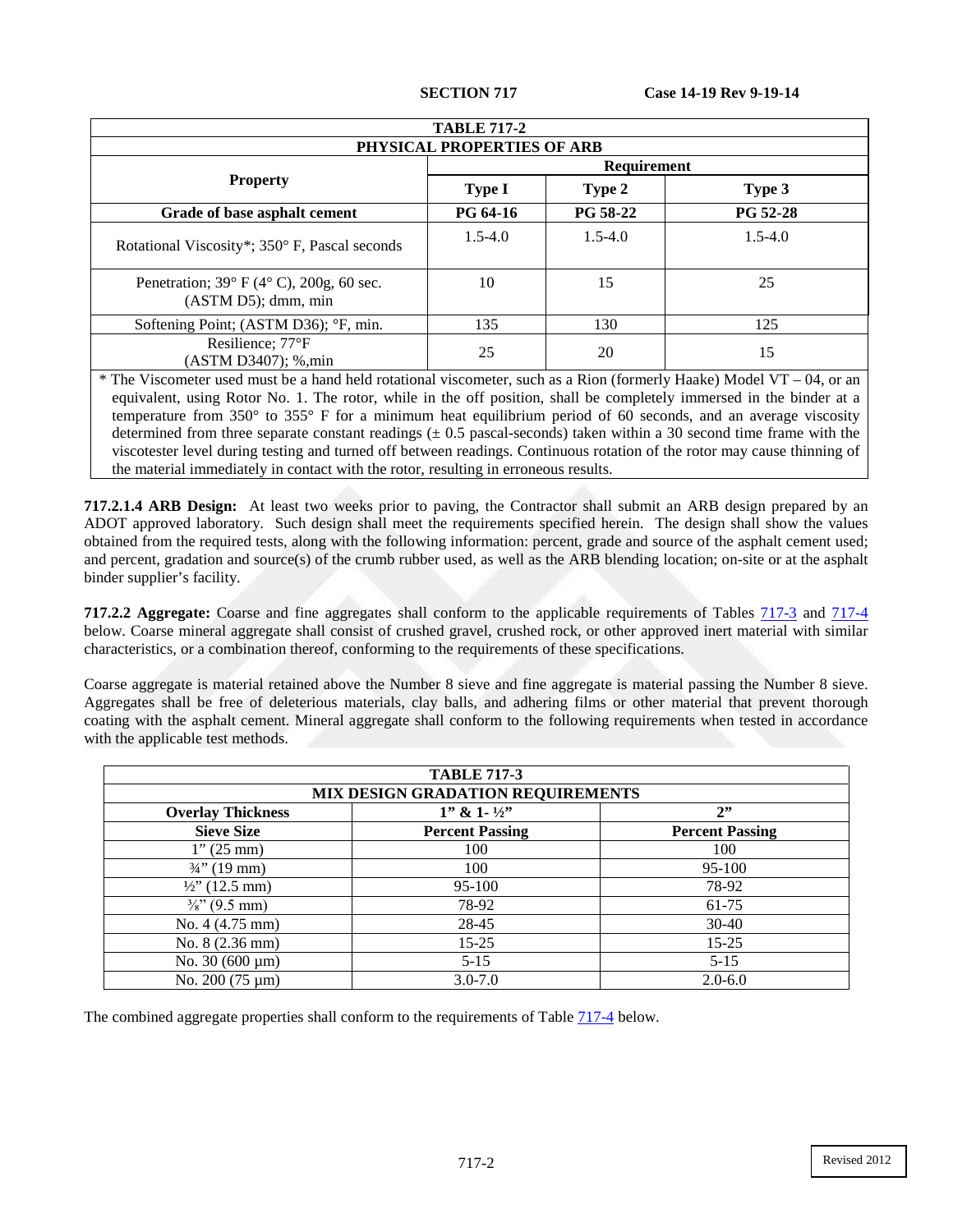<span id="page-30-0"></span>

| <b>TABLE 717-4</b>                        |                    |                                                         |  |
|-------------------------------------------|--------------------|---------------------------------------------------------|--|
| <b>COARSE/FINE AGGREGATE REQUIREMENTS</b> |                    |                                                         |  |
| <b>Characteristics</b>                    | <b>Test Method</b> | <b>Requirements</b>                                     |  |
| Fractured Faces, % (Plus No. 8)           | $ARIZ-212$         | 85, 1 fracture<br>80, 2 or more                         |  |
| Uncompacted Voids, %                      | ARIZ-247           | 45.0 (High Traffic Volume)<br>42.0 (Low Traffic Volume) |  |
| Sand Equivalent (Minus No. 4)             | AASHTO T-176       | 65 minimum                                              |  |
| Plasticity Index                          | AASHTO T-89 & T-90 | Non Plastic                                             |  |
| L.A. Abrasion, % Loss                     | AASHTO T-96        | 9 max. @ 100 Rev.<br>40 max. @ 500 Rev.                 |  |
| Combined Bulk Specific Gravity            | $AI$ MS-2          | 2.35-2.85                                               |  |
| Combined Water Absorption, %              | $AI$ MS-2          | $0 - 2.5$                                               |  |

**717.2.3 Mineral Admixture:** Mineral admixture used in ARAC shall be dry hydrated lime conforming to the requirements of ASTM C1097 or Portland cement conforming to ASTM C150 for Type II, or ASTM C595 for Type IP. The minimum mineral admixture content will be 1.0percent, by weight of total aggregate.

## **717.3 MIX DESIGN REQUIREMENT:**

**717.3.1 General:** The mix design for ARAC shall be prepared by a laboratory that is accredited through the AASHTO Accreditation Program (AAP) in Hot Mix Asphalt Aggregates and Hot Mix Asphalt. The laboratory shall be under the direct supervision of a Civil Engineer, registered by the State of Arizona, and who is listed by ADOT as a "Qualified Asphalt Concrete Mix Design Engineer" within ADOT's latest list of approved laboratories. The latest list of approved laboratories is available on ADOT's web page: [http://www.azdot.gov/highways/materials/quality\\_assurance.asp.](http://www.azdot.gov/highways/materials/quality_assurance.asp)

The date of the design shall not be older than two years from the date of submittal, unless supportive documentation is provided and approved by the Engineer.

The mix design method used shall be in accordance with the Marshall Mix procedure, 75 blows, as described in Arizona Test Method 832 "Marshall Mix Design Method for Asphaltic Concrete (Asphalt Rubber) [AR-AC]". Mix designs are subject to approval by the Engineer.

<span id="page-30-1"></span>

| <b>TABLE 717-5</b>                   |                    |                            |  |
|--------------------------------------|--------------------|----------------------------|--|
| <b>MARSHALL MIX DESIGN CRITERIA</b>  |                    |                            |  |
| Criteria                             | Low Volume Traffic | <b>High Volume Traffic</b> |  |
| <b>ARB</b> Content                   |                    |                            |  |
| 1" and 1-1/2" Overlay Thickness      | 8.4% minimum       | 8.0% minimum               |  |
| 2" Overlay Thickness                 | N/A                | 7.0% minimum               |  |
| Mixture Air Voids, %                 | $3.5 - 4.5$        | $4.5 - 5.5$                |  |
| Voids in Mineral Aggregate, %        | 19.0 min           | $19.0 \text{ min}$         |  |
| Tensile Strength Ratio, AASHTO T-283 | 65% minimum        | 65% minimum                |  |
| Marshall Stability, pounds minimum   | 800                | 800                        |  |
| Marshall Flow, 0.01 inch minimum     | 16                 | 16                         |  |

**717.3.2 Mix Design Criteria:** The mix shall comply with the criteria in Table [717-5](#page-30-1) below.

The mix design report shall include the following elements as a minimum.

(1) The name and address of the testing organization and the person responsible for the mix design report.

- (2) The mix plant identification and/or location, as well as the supplier or producer name.
- (3) The traffic condition (low or high traffic) and lift thickness.

(4) A description of all products that are incorporated in the ARAC along with the sources of all products, including the base asphalt cement, crumb rubber, mineral aggregate, and admixtures.